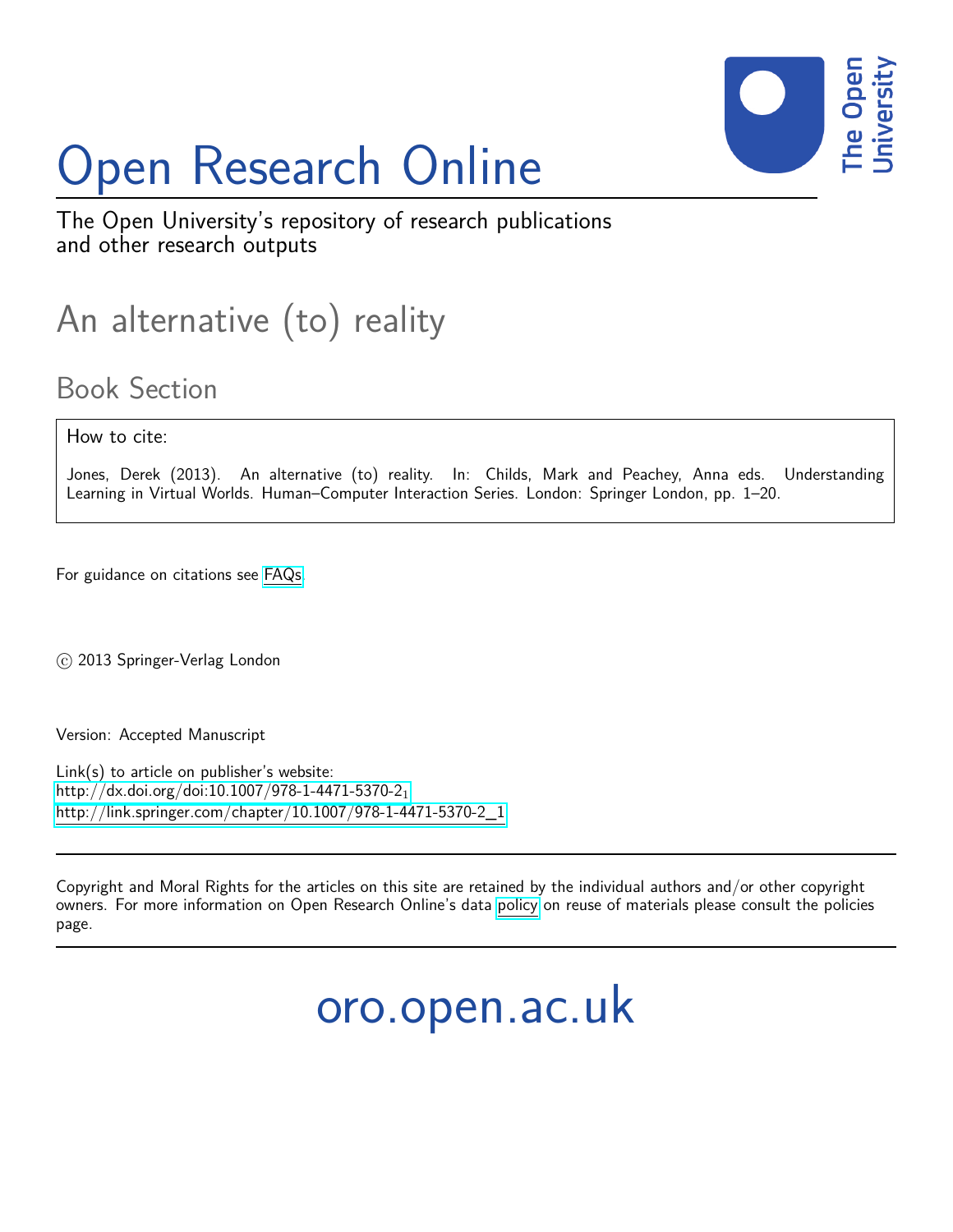#### **2 An Alternative (to) Reality**

#### **Derek Jones**

#### **Abstract**

This chapter explores the idea that the generation of successful virtual environments relies on a better understanding of how we conceive virtual and physical realities in our minds, in particular, to recognise that our *conception* of these realities is at least as important as our *perception* of them. The failure and success of certain virtual environments are explained as the failure and success of the application of conceived phenomena.

Firstly, making use of philosophical phenomenology and recent scientific research, our understanding of physical reality is considered in terms of phenomenal conception and it is shown that 'objective' perception is only one part of our relationship to physical environments. Secondly, the other point of view is considered and virtual environments are argued to be just as valid phenomenal conceptions as their physical counterparts.

Finally, the translation of phenomenal conceptions between realities is considered, providing a different way of considering how we think about and design all types of reality. Several interesting potential avenues of investigation are identified and examples of the emergence of this approach are presented.

#### **2.1 Introduction**

Virtual Reality has become a recognisable phrase often referring to environments generated and hosted electronically, but the word virtual leads to natural conclusions about the nature of these 'places'. Virtual suggests simulated, copied, mimicked - that there is an *a priori* reality that is the thing of greater value and that the virtual version must therefore be nothing more than a simulacrum.

Virtual worlds come in a variety of forms, from collections of information that generate a social body of knowledge (such as a virtual learning environments or social media environments) to multi-user virtual environments (such as Second Life or online gaming environments), where a computer generated 3D graphical representation of an environment is provided, within which a user can navigate and interact with the environment and other users.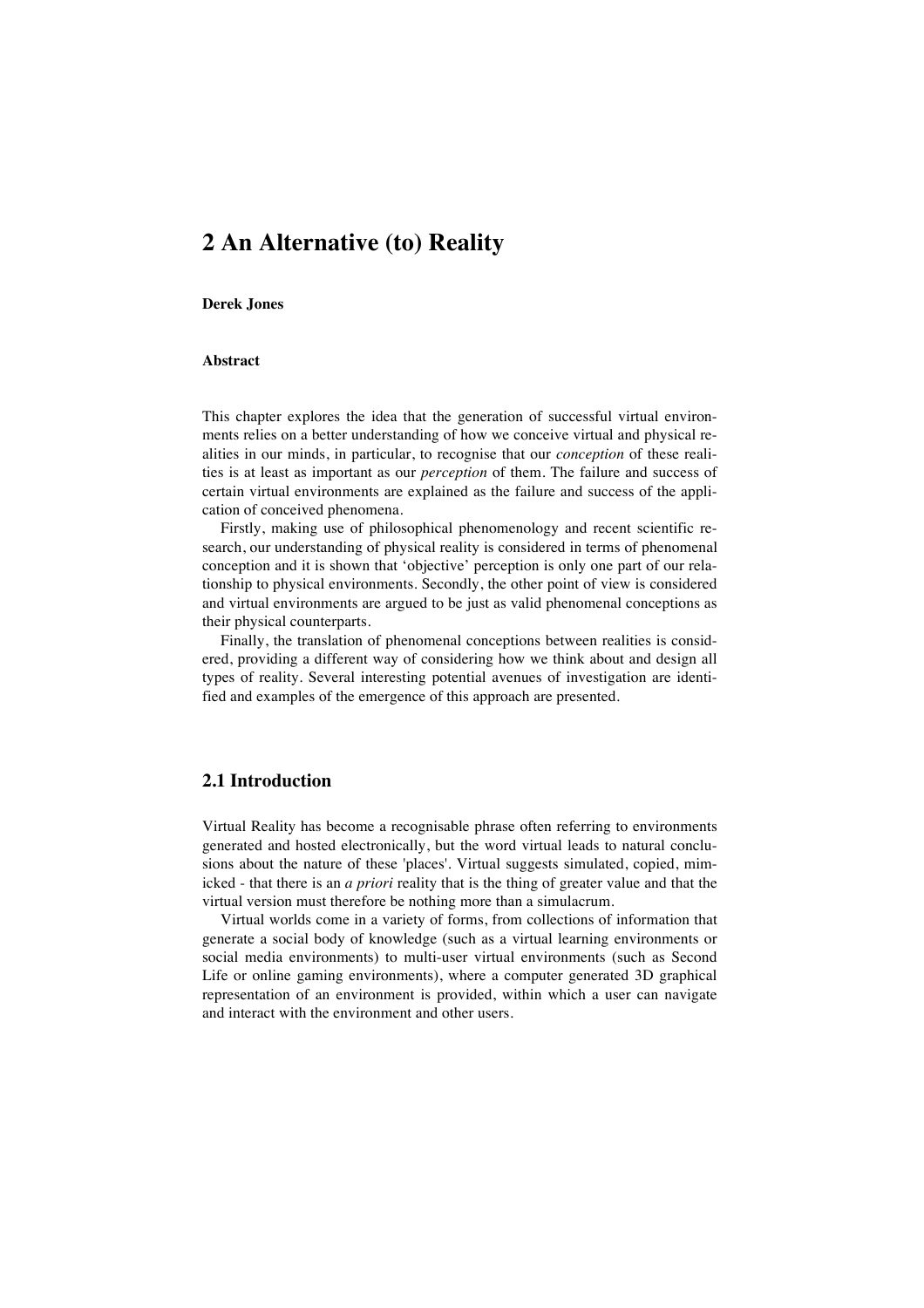The word virtual in all of these terms is the starting point for this paper and it is suggested that, by using it, we immediately frame the environment in terms of a duality – that there is a 'real' world and the 'virtual' world, and that the latter is in some way a copy or simulacrum of the other. Yet there is compelling evidence to suggest that such a simple distinction between the two may not be so easy to establish when we compare how we react and behave in both. Studies have demonstrated that some cognitive functions are observable in both physical and virtual worlds and there is growing observational evidence that other psychological and social behaviours are shared in both environments.

Our lack of deep understanding of these virtual worlds has not prevented their use – the popularity of virtual world gaming, for example, represents a significant part of the total entertainment market. Virtual worlds in education have seen a fashionable uptake followed by variable results with (arguably) only the most capable environments persisting. Similarly the use of virtual learning environments offering entirely online content seems to be increasing in response to economic and user demands. Some recent examples represent quite complex socially immersive 'places' to learn.

The tendency to use 3D virtual worlds to simply copy physical reality is well documented (Addison & O'Hare, 2008; Gardner, Scott, & Horan, 2008; Grove & Steventon, 2008). There is also evidence to suggest that we do not use this new technology to its full potential (Hobbs, Gordon, & Brown, 2006; Hollins & Robbins, 2008).

It will be argued that copying reality and unfulfilled potential are symptoms of the same thing – that the essential part of how we conceive of any environment is not properly recognised. It is proposed that this essence is the phenomenal conception we generate from an environment and not simply the perception or cognition that arises from it.

The first part of this chapter will consider how we conceive of physical reality and show that the *conceptions* we generate of the world around us are as important as the *perceptions* we have of it. The objective, physical world will be presented as only one aspect of our overall mental picture of reality.

Using this idea of conceptions of reality, it will then be argued that similar (if not identical) mechanisms of conceptualisation occur in virtual worlds. Direct examples and analogies of physical and virtual worlds will be presented and the link between these is suggested to be the conception we generate of both. The notion of conception in education is also introduced as an importance aspect of significant learning events.

Finally, the possible implications of making use of conception in the design of physical and virtual environments in education are considered in terms of the barriers and potential for transfer of practice between physical and virtual. Examples of physical and virtual places are presented to demonstrate that it is possible to design with the conception in mind and that the conception in education design is of significance and worth further consideration and research.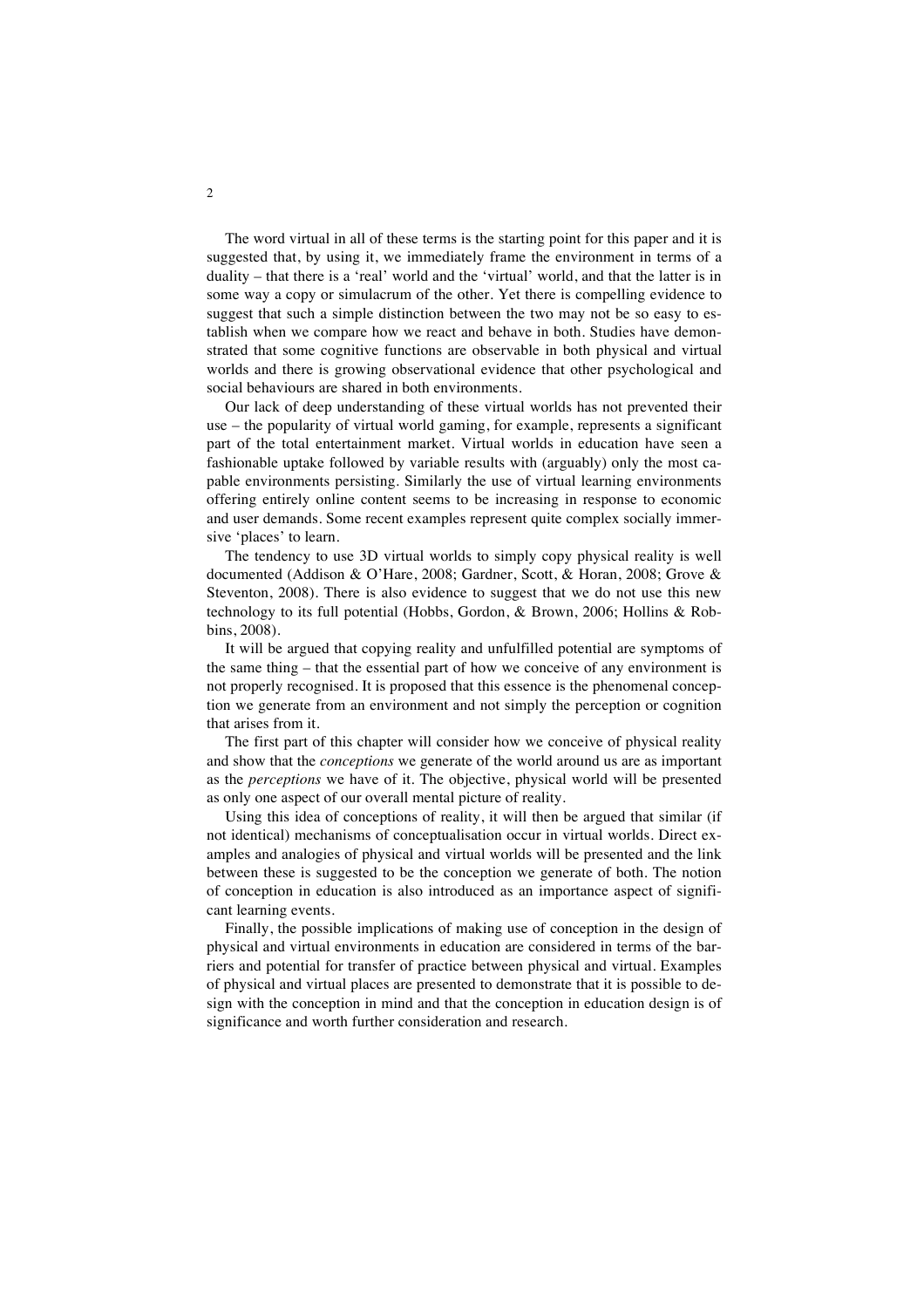Let us begin by posing the question 'Why do we use gravity in virtual environments?' This apparently simple question may seem a strange starting point and, with a little thought, may also seem to be answered quite simply. But there is potentially another way of looking at this question, which also provides another way of looking at all realities, whether virtual or physical. Gravity is a physical element that affects almost everything we perceive and this in turn affects how we think about the world around us. It is this effect on our idea, or *conception*, of reality that is the subject of this chapter.

Gravity does more than appear to make things fall.

#### **2.2 Physical reality as phenomenal conceptions**

#### *2.2.1 A brief introduction to phenomenology*

Gaston Bachelard, in his book The Poetics of Space (Bachelard, 1994), describes architecture in a phenomenological way, providing us with a vivid alternative view of how we conceive the physical world around us. Rather than simply viewing our environment as a series of (objective) elements, we are constantly interacting with it – interpreting, filtering, or applying value. The ultimate idea (or conception) we have of reality is very different to any objective measurement we may make of it. Bachelard presents a phenomenological view of architecture and of reality itself, where the ideas we conceive are every bit as important as the physical things we perceive.

Consider where you are just now and, in particular, how you feel about that place. What is suggested here is that your reaction to that place is not simply to do with the colour of the walls or how high the ceiling is – it is how you respond to these and thousands of other elements that matters. This is necessarily a subjective thing, generated by you from your memories, preferences, mood, activity, etc. It is this interaction with the world around us, these events or phenomena, which is the main consideration of phenomenology.

Philosophical phenomenology, as originally formalised by Edmund Husserl (Honderich, 1995), considers the difference between the thing perceived in our environment and the thing in the mind. More importantly, we must realise that the perception of anything is necessarily subjective and relies on our cognitive interaction with it - that is, what we think about the thing.

Heidegger develops this in greater detail with respect to our interactions between perception and cognition (Heidegger, 1995). We may see a thing, but once we have interacted with it, we have a different relationship with it. The interaction in itself has developed our idea of the perceived thing and this in turn affects our relationship to it. Both Husserl and Heidegger rely on a duality of (at least) per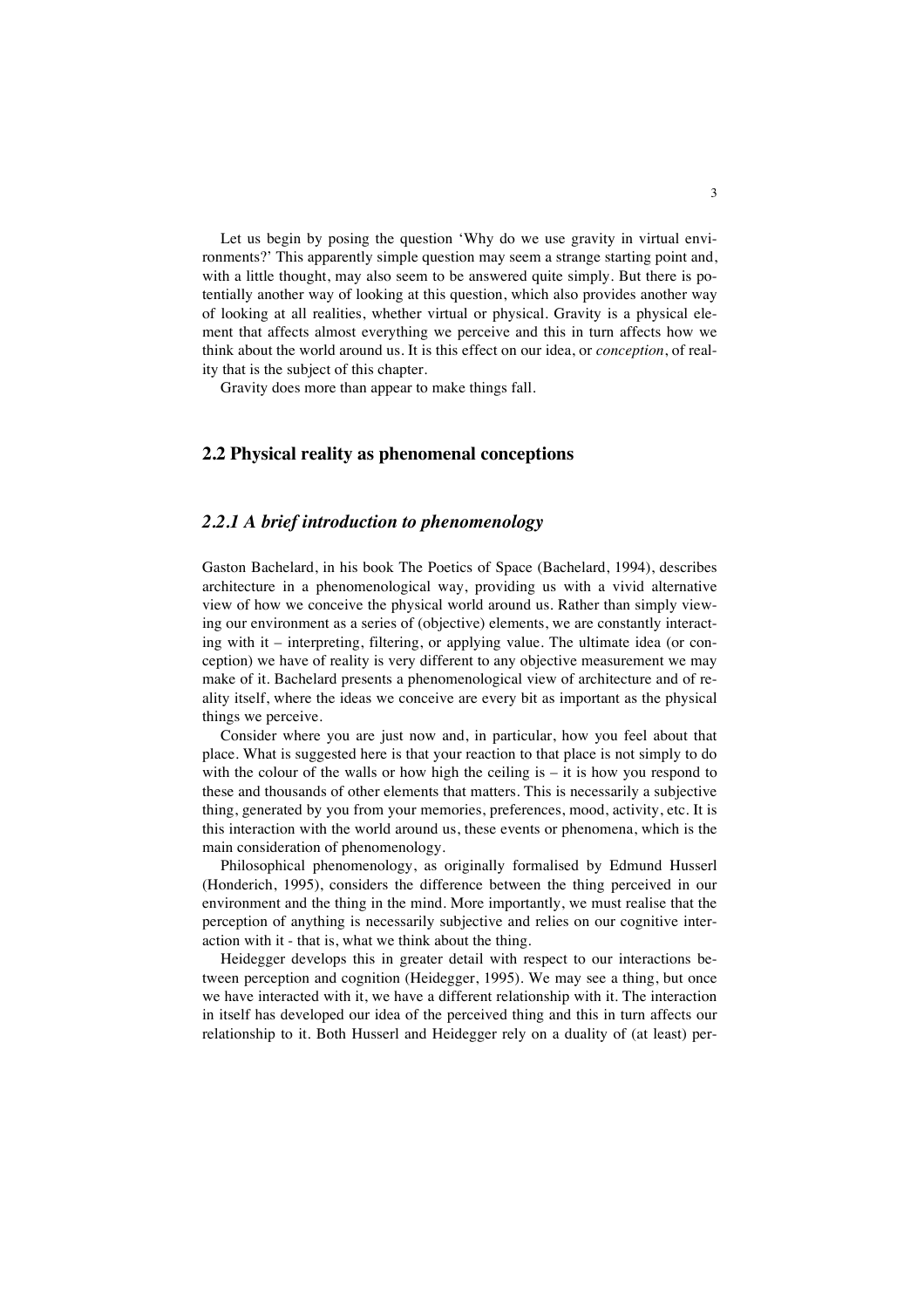ception and conception  $-$  i.e. that the perception of a thing occurs by a consciousness and becomes an idea in the mind.

But it was Merleau-Ponty who synthesised this duality to suggest that neither should be considered *a priori* (Merleau-Ponty, 1962). For Merleau-Ponty, both must be considered as a single embodied entity – our perception of a thing and any conception of it are at once the same thing, separable only by definition (if at all). When we touch something, we actively conceive of it as we interact with it.

Once again, consider what you are doing right now. Your interactions with the physical aspects of these words are (hopefully) the least part of what is happening in your mind. Your relationship to the text is potentially far more fundamental than simply seeing light reflected (or projected) from whatever medium you are using. In fact, your basic relationship with the medium you are using to read has a considerable effect on what you think about it. Essentially, you are not just looking at words - you are considering them, playing with them in your mind, dismissing them, reacting to them.

It is this phenomenon that is of greatest interest in this paper. Even if you cannot subscribe to a phenomenological philosophy of reality, it is still perfectly possible to apply the arguments to the notion that the idea of the thing in our minds is necessarily different to the reality of the thing outside of our minds. The significant aspect of concern is the conception - the event we conceive in our minds.

This is a (very) brief description of the main points of philosophical phenomenology. Mingers (2001) is well worth reading for an expanded (and much better) summary.

#### *2.2 Architecture as phenomena*

Returning to Bachelard, he provides the examples of cellar and attic as two very different conceptions of place in a house :

"Verticality is ensured by the polarity of cellar and attic, the marks of which are so deep that, in a way, they open up two very different perspectives for a phenomenology of the imagination." (Bachelard, 1994)

Bachelard is suggesting that there is something very different in our conception of going up to an attic when compared to going down to the cellar. We do not only perceive the attic and cellar, we react to them as very different objects with different values attached. For Bachelard, the phenomena of attic and cellar are the 'real' events – not simply the physical objects themselves. Indeed, Bachelard uses the notion of dreaming to argue the fact that the ideas we generate about our physical existence are as important as our physiological interactions with it.

Moreover, he also suggests that these two examples, attic and cellar, are conceived so strongly that we actually generate a third conception – that of verticality.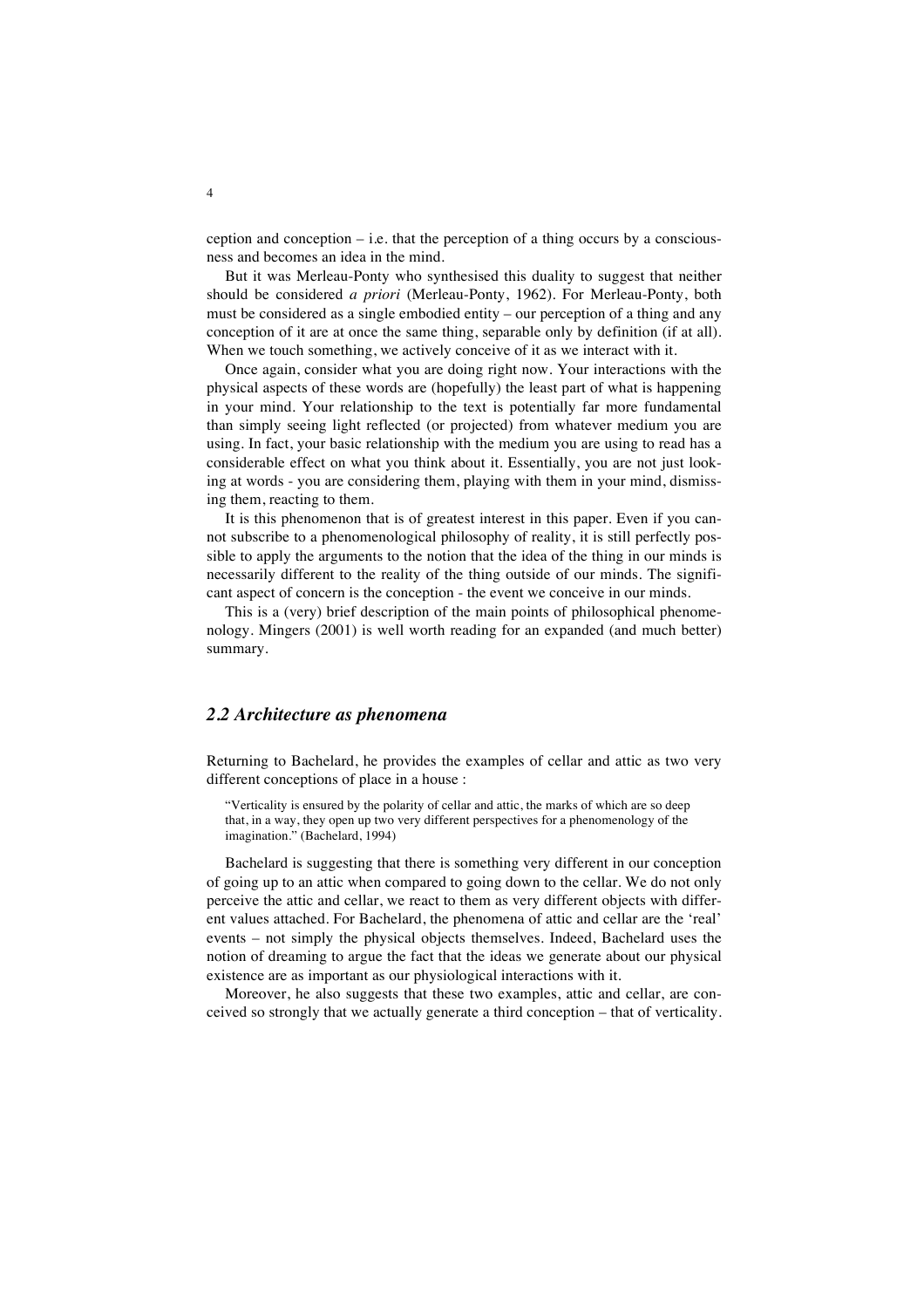In doing so, Bachelard presents the importance of the mind in generating our notions of space, place and reality.

All architecture can potentially be considered in this way, from the feeling of entering a building to how we react to a particular shape of room. The conception we have of space generated by built form is where the architecture happens. As Clark & Maher (2001) suggest, Architects create space – people bring Place – and it is Place that is argued to be the most important element in terms of human interaction and understanding. In architecture, this is sometimes referred to as *genus loci* (Norberg-Schulz, 1980) and the meaning that Place can embody in architecture has been discussed and used by many architects throughout history.

Aside from the philosophical argument, the fact that we respond cognitively to buildings is a well documented phenomenon (see Anthes (2009) for some interesting examples), particularly when a physical and mental map do not align (Carlson, Hölscher, Shipley, & Dalton, 2010). What is important in all these examples is the requirement for people to conceive of their environment - not simply perceive it. To generate the meaning or value we apply to (or take from) places, we must embody both the physical perception and the cognitive reaction. It is argued here that this embodiment, or conception, should be the object of interest.

It is worth noting here that this is perhaps one of the reasons why superficial copying of physical reality does not always translate as expected to virtual worlds. It is possible to copy the elements but if the conception of these is not translated then a different phenomenology can occur – the triggers of the 'value' of a physical place must be translated as well, and these triggers are not always the simple physical elements.

#### *2.3 Reality as phenomena*

It is also possible to extend this idea to events that may not seem to be traditional forms of architecture. In fact, it is argued that reality is, in some respects, 'virtual' when considered from the point of phenomenology. If we realise that the thing conceived is not the same as the thing perceived, then we must accept that a truly objective reality cannot exist (see Fingelkurts et al. (2009) for an interesting view on this).

This is not simply a philosophical construction – the difference between objectively measured reality and our conception of it is well documented. A good example is the finding that we do not conceive of colour the way it exits physically (by objective measurement) and that it can be influenced by cultural conditioning (Lotto, 2004). Lotto demonstrates that two people may look at the same object and see different colours simply because of the way they been taught to see colour. This finding can be difficult to accept simply because we are so used to our own conceptions of reality – as far as we are concerned, 'red' is very well defined. But this is simply projection of our own conception. A significant amount of the reali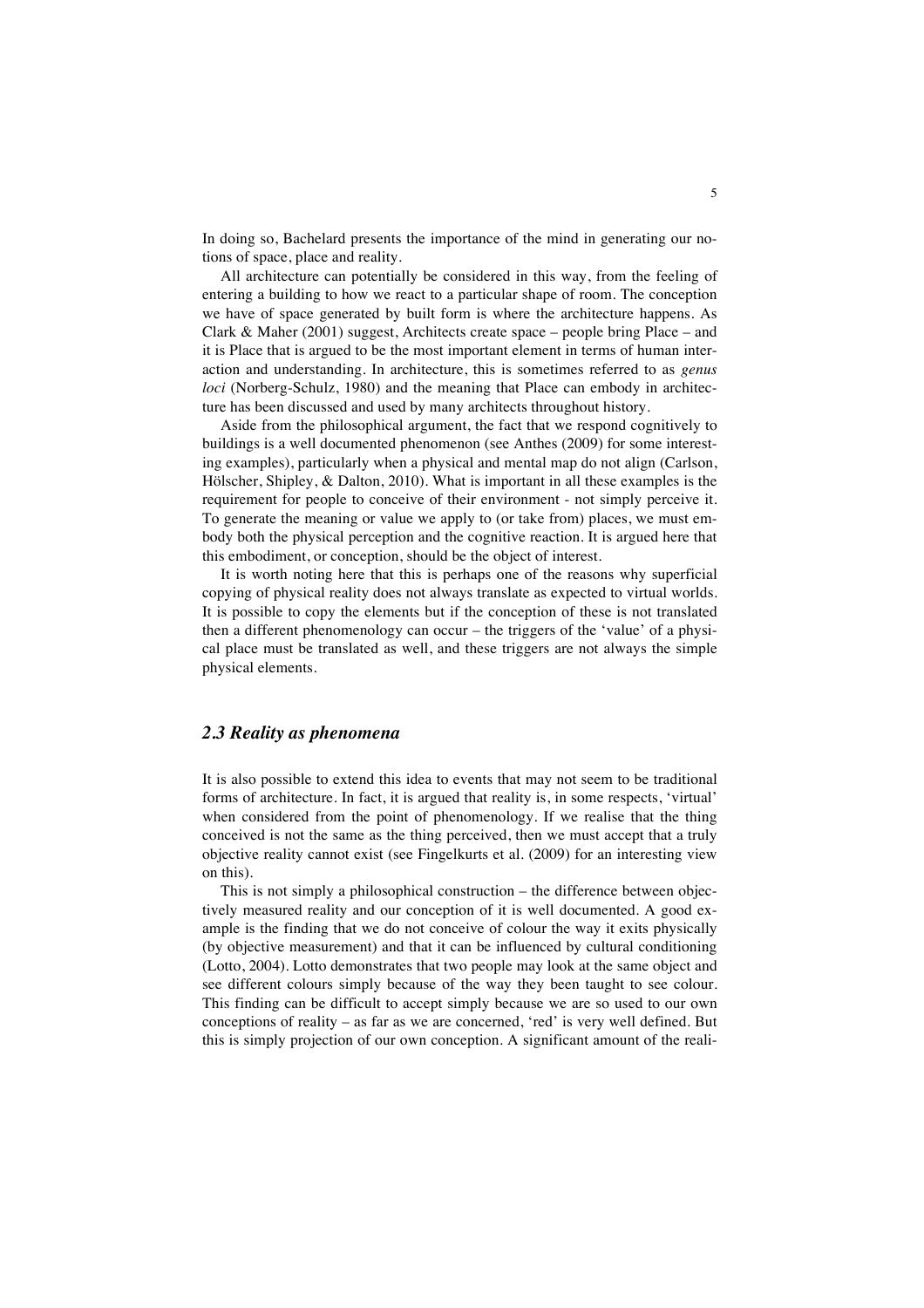ty you experience seems to behave itself in quite a predictable way. For example, this sentence is extremely likely to make sense - or to at least be formed from recognisable shapes. So why should you not expect other people to share the same understanding of that simple observation?

It is this difficulty of discussing reality beyond our own conceptions that is precisely the problem and the subject here. The fact that an apparently objective object may be conceived in different ways only as a result of social conditioning seems counter-intuitive, but this is indeed the case.

This example from cognitive neuroscience is not isolated. The idea that the conceptions we form from perception are essential to understanding our world has support in Psychology (Velmans, 1990), information systems theory (Mingers, 2001) and, of course, philosophy (Merleau-Ponty, 1962).

We must consider that, if we cannot even agree on seeing 'red', our notion of physical reality is, at least in part, as much an idea as it is an objective event. It may be difficult to accept the full phenomenology of Bachelard but the conception we create of the world around us is at least as important as the objective measurement of it.

Once again, what is important here is the difference between *perception* and *conception*. The idea we generate in our minds (conception) is more than perception of the physical world around us. Our conceptions are informed by our psychology, sociology, culture, memory, mood, attitudes, and many other complex elements.

In physical world design, when we ignore the conception people form in their minds, then we ignore a significant part of their experience of physical reality.

#### **2.3 Virtual worlds, information and education as phenomenal conceptions**

#### *2.3.1Virtual worlds as phenomena*

We now consider our relationship with virtual worlds and argue that similar conceptions of these 'places' are formed in our minds. This can be demonstrated directly from the arguments above. We copy physical reality in virtual worlds since we believe them to be a translation between physical and virtual and, generally, we observe that many of the perceptions formed in physical reality can also be formed in virtual worlds. For example, we generate physical 'rules' to maintain analogies - we make sure avatars cannot go through walls, we have gravity, we make use of spatial arrangements that make sense in terms of physical reality.

But in doing this, we are also providing conceptual environments – ones that makes sense to us in terms of our interaction with and response to them. The sim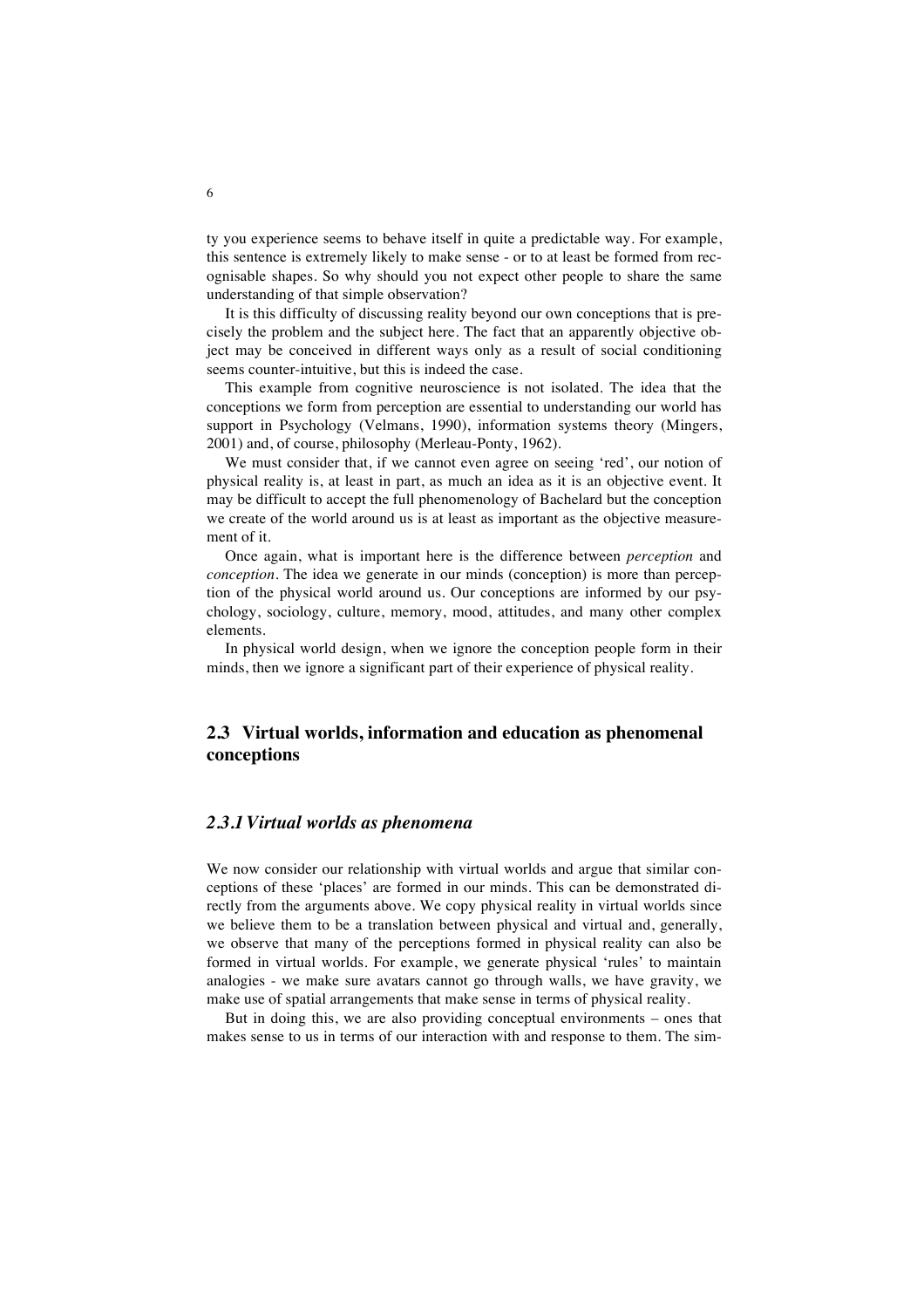ple physical elements of a virtual world can come together to form something that is greater than the sum of the parts and a sense of place can be achieved (Doyle, 2008). Moreover, in an educational context, this sense of place seems to be an important aspect of the richness required in a virtual world (Clark & Maher, 2001).

We often tend to assume that because the virtual world is simply 'virtual' that there is no physical interaction but as far as our minds are concerned this is simply not the case. Our mapping of physical and virtual worlds generate very similar cognitive responses (Dalton et al, 2002) and it is argued here that it is precisely these interactions that are vital to permitting the embodied phenomenology required for conceptions to form. As Hollins & Robbins (2008) state, "After all, all computer use is interactive."

There is also something about 'doing' that is important in this process; something that goes beyond being a passive observer. Doing is not just a physical act it is also a mental one and this is especially true of generating conceptions. Merleau-Ponty requires his phenomenology to embody both object and person to generate a phenomenon but even if we consider dualist phenomenology the same argument can be applied. When we interact with the world, something happens. This simple act of interaction is one of the essential requirements for conception without it we are simply engaging in perception and, as we have already seen, it is not possible to 'simply' do this without more complex conceptions being formed.

In addition to our physical interaction, virtual worlds can clearly allow social conceptions to exist, with communities forming and social interaction taking place (see Twining & Footring (2008) for one of many examples of this). Even negative aspects of any socially organised system can be found (see Carr, Oliver, & Burn, 2008; de Jong-Derrington & and Homewood, 2008; Minocha & Tungle, 2008, for several examples).

None of this would be possible without a conception of the virtual world. An event that is more than simple perception of the 'objective' reality being presented is *only* possible when it is conceived.

#### *2.3.2Information as phenomena*

The conceptions we generate in our mind are not limited to conceptions of physical elements. For example, it is suggested that *any* information can generate a conception. To be more precise, our interaction with information generates and relies on our conception of it.

On the simple level we could argue this from the fact that perception is information and this will automatically lead to conceptions of that information being formed. It is extremely difficult to conceive of data in isolation, without giving it meaning. To say that a thing is 'two' makes very little sense unless we apply that  $d$ atum – i.e. that we have two things, or that two things relate. In each case we generate a relationship to construct a conception of the information and its mean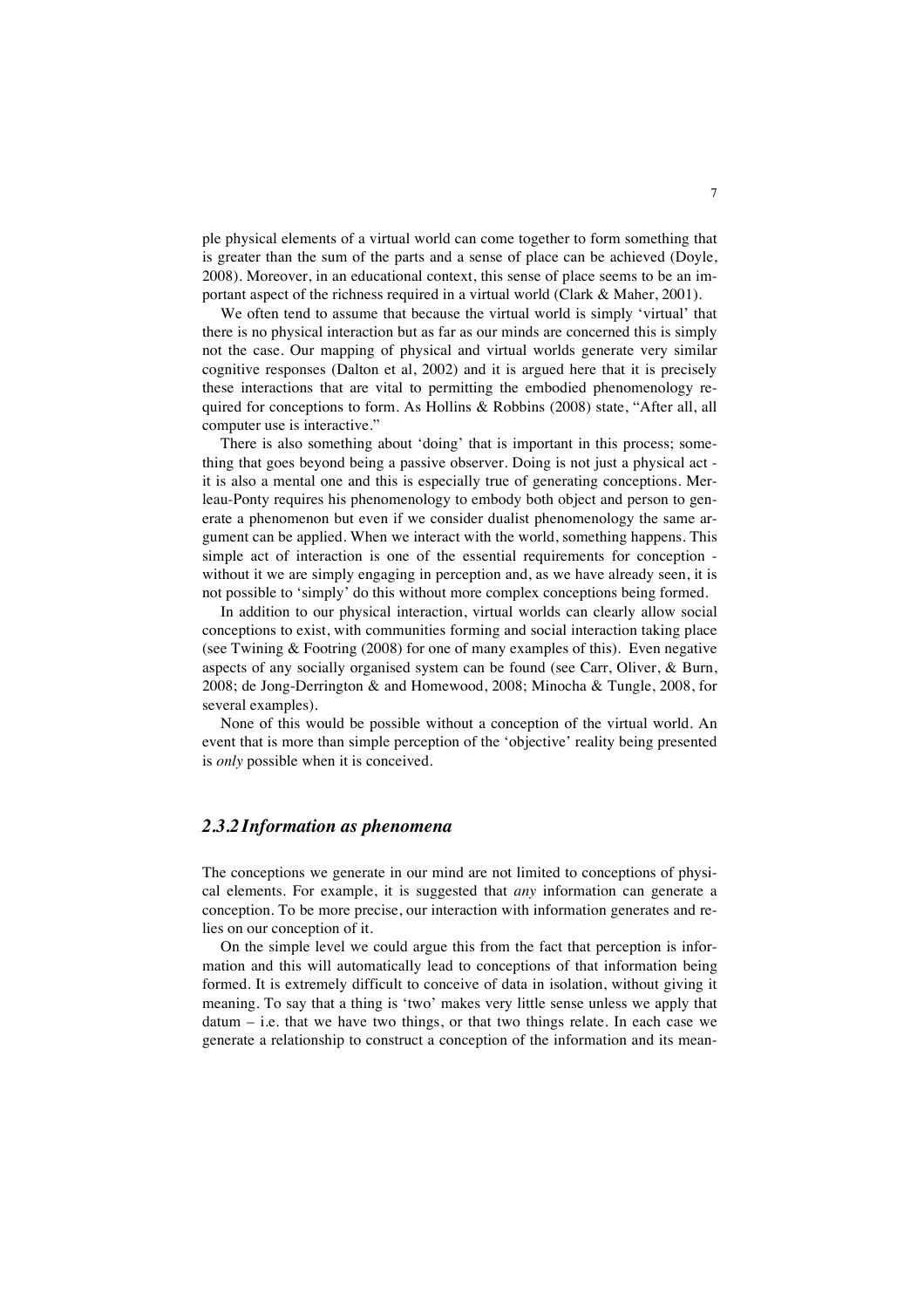ing. Tim Berners-Lee refers to 'the information space' (Berners-Lee, 1999), clearly indicating what we know intuitively – data have value only when a conception of them are created to give meaning and sense (in this case, a spatial/relational meaning).

For example, we naturally represent a value's magnitude in geometry by a line 'rising' or a data point becoming 'larger'. This might seem a truism, and in many ways it is – our 'natural' understanding of lower and higher will automatically be applied in an analogous way to anything we conceive of as having magnitude. But we need to recognise how many other things we apply the conception of lower and higher to and recognise this as a direct analogy to Bachelard's going 'up' to the attic and 'down' to the cellar. The information itself is given meaning by our conception of it.

In fact there is a growing tradition of interpreting abstract data in a visual or phenomenal way. Rosling successfully demonstrates how we can re-conceptualise data when we look at it interactively (2006). We Feel Fine (Harris & Kamvar, 2011), takes blog postings starting with 'I/we feel…' and visualises them, providing the user with an interactive space to experiment with this data. In doing so, a user develops their own conception of the data and ultimately the meaning of it from this conception.

Mingers (2001) argues that Artificial Intelligence and Information Systems need to merge to break the duality they create, similar to the assumed duality created by a Platonic world view (or by early philosophical phenomenology). In other words, just as we must recognise that an objective reality and the perception of it can no longer be treated as separate entities, so too must information and the perception of information be reconciled.

This conception of information is important and should not be underestimated. Stories are nothing more than information, yet they create very vivid conceptions in our minds (in fact storytelling actively relies on this happening). Some of the earliest human communication was representative and descriptive. A cave painting of an animal is clearly not the animal itself; rather, it relies on the viewer conceiving the representation being made. All storytelling relies on a conception of the information being presented and we are asked by authors to imagine, project or immerse ourselves in this conception. Modern storytelling continues this tradition but it relies on the same principle. Dreams of Black (Milk, 2010) presents an online example of modern storytelling where an interactive virtual world and traditional storytelling combine. And what of Shakespeare in Second Life (Chafer & Childs, 2008) – is the story or the medium the conception being created?

As an example, Sweeney (2008) suggests that immersion and eye tracking are related in the virtual world game Runescape, created by Jagex Games Studios. It is argued here that the user's attention on the 3D element is simply one aspect of the conception of the environment. Having seen the deeply immersive effects of Runescape firsthand, it is clear that an immersion is occurring but it is suggested that this is one of conception and does not rely only on the physical representation of the environment alone.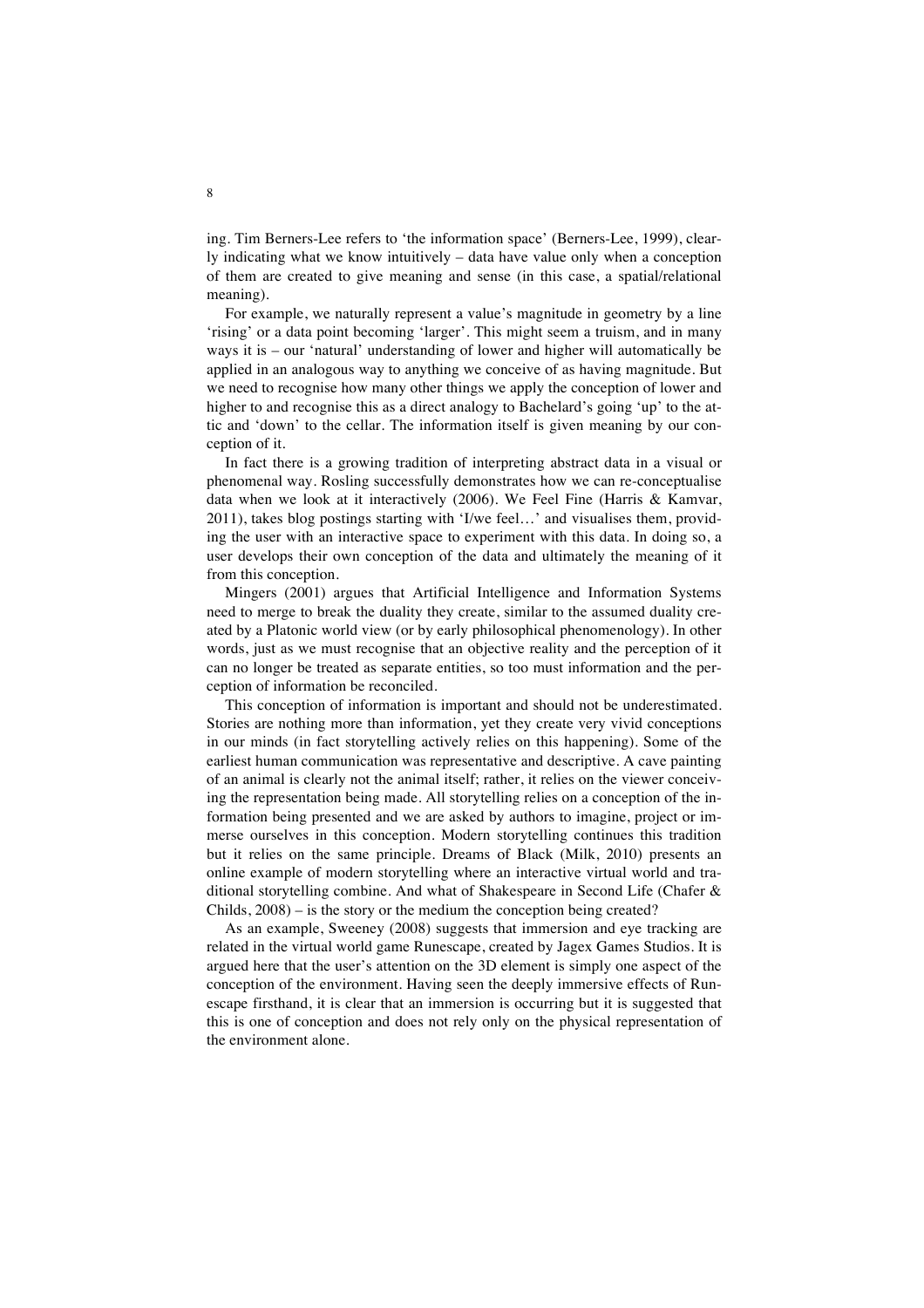When a Runescape player is immersed, they are considering all of the information being presented and generating an overall conception. The player statistics are as important a part of that environment as the virtual space – in fact, it is the information that gives Runescape its value and meaning for players. Without it, the player would simply be moving in a 3D representation of reality and this has very little immersive value indeed. It is suggested here that the eye tracking evidence in Sweeney's study is actually indicative of greater immersion in a phenomenological sense – more information is communicated and interacted with, hence a richer conceptual environment is formed.

In other words, users are immersed in the story being presented to them: the information, 3D environment and, therefore, the conception of the Runescape virtual world. To simply take one aspect and assume that it is the analogy without understanding the conception, runs the risk that many virtual world designers face - that without all the parts that make up the conception, you are simply left with a simulacrum or representation.

It is also possible to imagine other information repositories as 'places' of information. Peachey (2008) refers to Oldenburg's 'third places' in virtual worlds, and cites Glogowsky as suggesting that an online blogging community can also be viewed as such a 'place'. Here, information is suggested to generate some conception that is beyond the mere perception or interpretation of the information itself and many educators will be aware of the need to generate an 'atmosphere' or 'momentum' in an educational forum.

If information in this context is not a conception, then how is it that we can even conceive of an 'atmosphere' when we refer to a series of letters and colours in a forum?

#### *2.3.3Education as phenomena*

Education can be argued to rely entirely on the generation of conceptions - not the transfer of facts. In fact, information transfer is arguably the least part of education. Problem Based Learning, Constructivist Learning or Personal Learning Environments are all examples of approaches to education that focus on the generation of conceptions in the mind of the student. The transfer of information is of a lower priority to how that information may be used or how meaning may be derived from it – and there is some evidence that virtual worlds are suitable environments for this (see 2.4.1 below)

It is worth noting that this is not limited to virtual worlds and is certainly not new - despite the latest names or acronyms. We can all reflect on physical learning events that have stayed with us throughout our lives and might recall a specific teacher at school, a particular subject (or even concept) and certainly the sense of place. In each of these memorable cases, it is argued that the phenomenon is the thing remembered.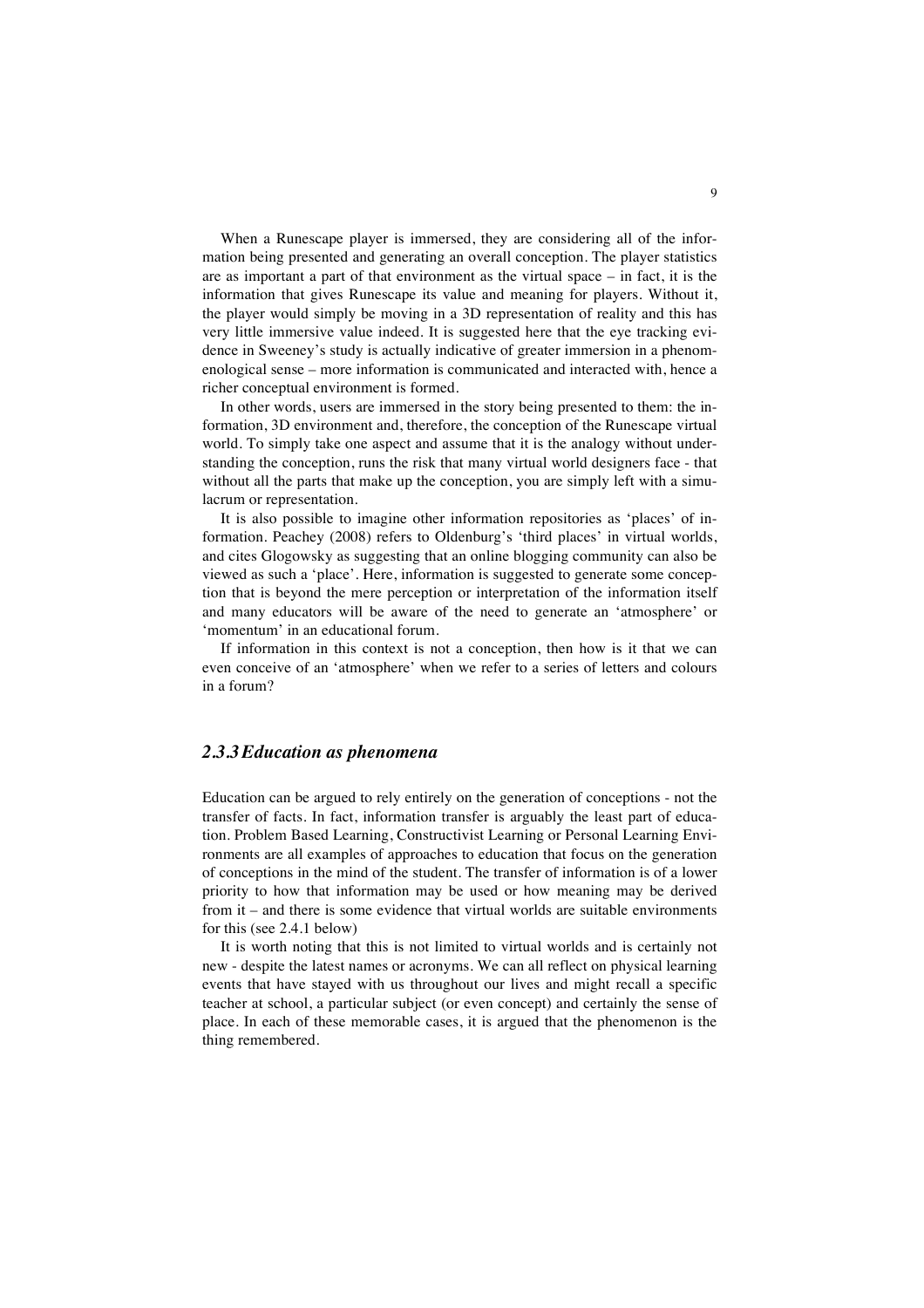Ramondt (2008) discusses the 'gift of drama' in education and how a teacher can generate conceptions in learning rather than simply presenting information. So it is perhaps worth pausing for a moment to recall your own significant moments in learning. For me, a particularly memorable one would be Mr. ('Buff') Bailey explaining resonant frequency, making use of the full length of the classroom and the vivid image of him pushing his Aunt Maggie on a swing. Out of phase resonance was explained as the unfortunate collision due to bad timing (all appropriately acted out by a biology teacher, storyteller and stuntman).

Trivial as this may seem, I can honestly say that my understanding of this concept is directly linked to this moment of education. Through storytelling, physical demonstration and perfectly timed words, I conceived of the mechanism by which light of certain wavelengths were absorbed in plants. The conception was strong enough that it could be applied to any and all such analogous events.

Another example of this might be the teaching of multiplication. It is certainly possible to learn the information (i.e. that  $1x1=1$ ,  $1x2=2$ , etc.) but it is surely of more value that students understand the concept of multiplication (i.e. that 'x' means 'of'). With the concept of multiplication in your mind, you realise the meaning of it - the value of it. It belongs to you as an idea of the mind and this is both a personal and rather fundamental conception to hold

In education, if we seek to develop more than the simple transfer of information, then we need to provide more than data. The creation of conception requires richer elements of learning - it requires a storyteller, dramatist, entertainer, psychologist, anthropologist, …

Tolstoy (quoted in Schon, 1991) describes this well :

"…Each teacher must … by regarding every imperfection in the pupil's comprehension, not as a defect of the pupil, but as a defect of his own instruction, endeavour to develop in himself the ability of discovering new methods..."

#### **2.4 Synthesis of physical and virtual**

If we accept that we can consider physical reality, virtual worlds, information and education in a phenomenological way, then it may be that we can translate conceptions between these environments. Moreover it allows us to start with, and focus on, the phenomena or conceptions themselves and these ideas are considered next. But before this we do need to understand the difficulties in doing so. Finally, we must also consider the implications for the design of such artefacts.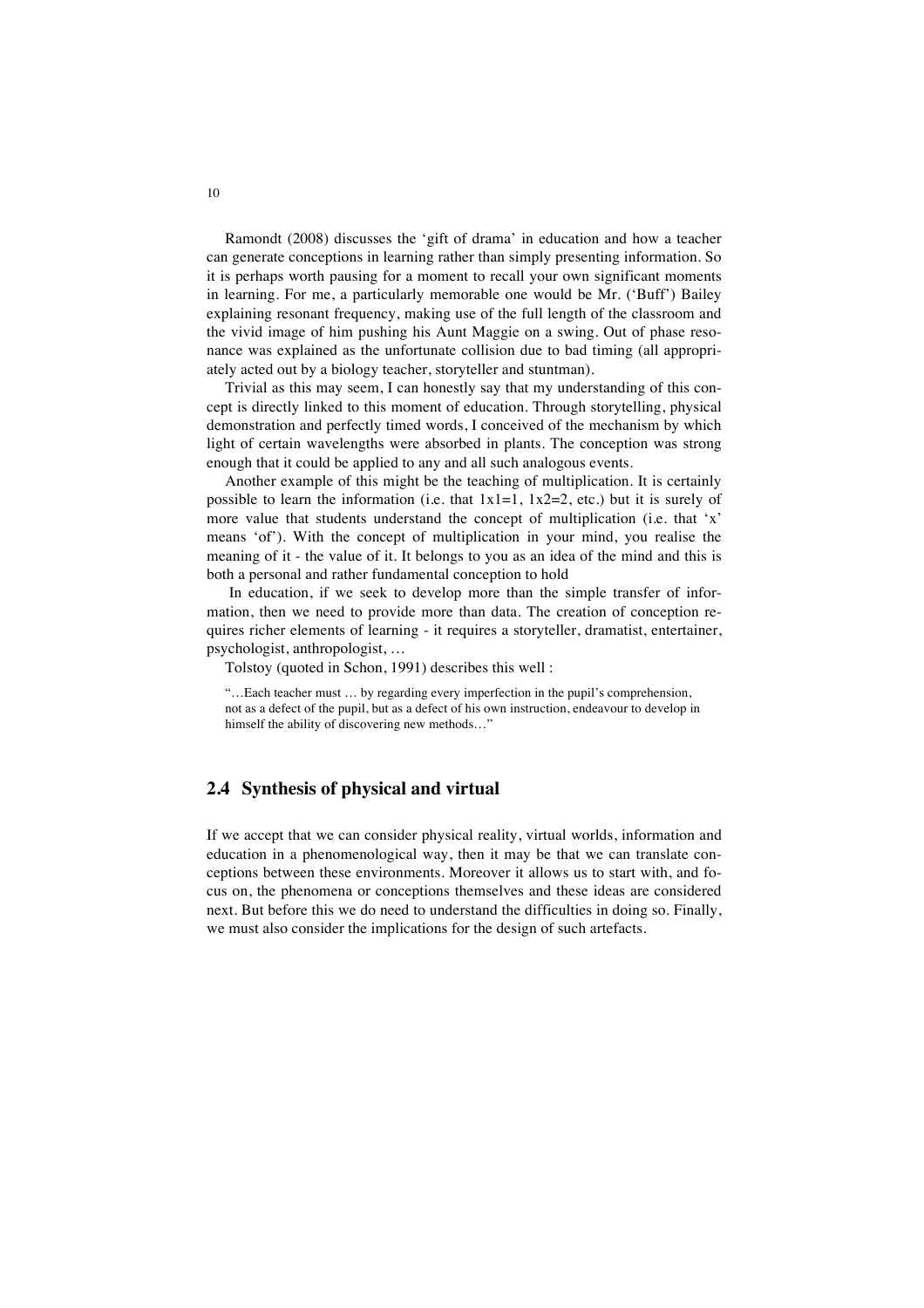#### *2.4.1The barriers to phenomenal design*

There are good reasons why we do not just jump straight into an abstract reality made from conceptions. Design for virtual worlds require just as much attention as their physical counterparts and in many cases these considerations are more important to ensure a reasonable translation of the design intent.

We know that students require induction to understand how to relate to virtual worlds (Addison & O'Hare, 2008; Trinder, 2008; Truelove & Hibbert, 2008). Similarly, the challenges facing MUVE socialisation design are known (Minocha & Tungle, 2008), and simply translating 'rules' from physical reality to virtual worlds can be difficult (Barker, Haik, & Bennett, 2008). But in each of these cited examples, evidence is also presented of how these problems can be managed or overcome. Once a conceptual framework is embedded there are genuine benefits to be gained and people can adapt to these new environments.

In fact, as Carr et al. (2008) note:

"A degree of disorientation or ambiguity might be productive in one learning context yet completely counter-productive in another."

And

"The 'anything goes' nature of SL [Second Life] meant that our students took little for granted. For example, they questioned the various pedagogic decisions that had been made."

Moreover, it is often the challenge of the new environment that is the reason for it being created. In computer gaming, there are several examples of entire games generated around radical shifts in conceptions of physical reality. Portal (Valve Corporation), The Company of Myself (Piilonin) and Shift (Armor Games) are all examples that not only require the player to adapt to a different conception of the reality they are presented with, but require the player to actively engage with that conception in order to progress in the game. In effect, the method and mode are synthesised into a phenomenon – an embodied event of conception through interaction.

So making use of conceptions in design offers us an alternative goal for the design process or an alternative method of considering the designed object. At the very least, understanding the simple fact that our design intent may translate to a very different conception in the minds of the users is necessary.

This are, in addition to the opportunities, several other reasons that it might be worth considering these challenges:

• The formation of these places can be emergent (Minocha & Tungle, 2008) and this emergence is already occurring. We naturally design phenomena but often at an instinctual level without understanding or recognising it explicitly. Being able to consciously design for the emergence of phenomena, or at least being aware of this mechanism, is required. The failure of physical copies of campus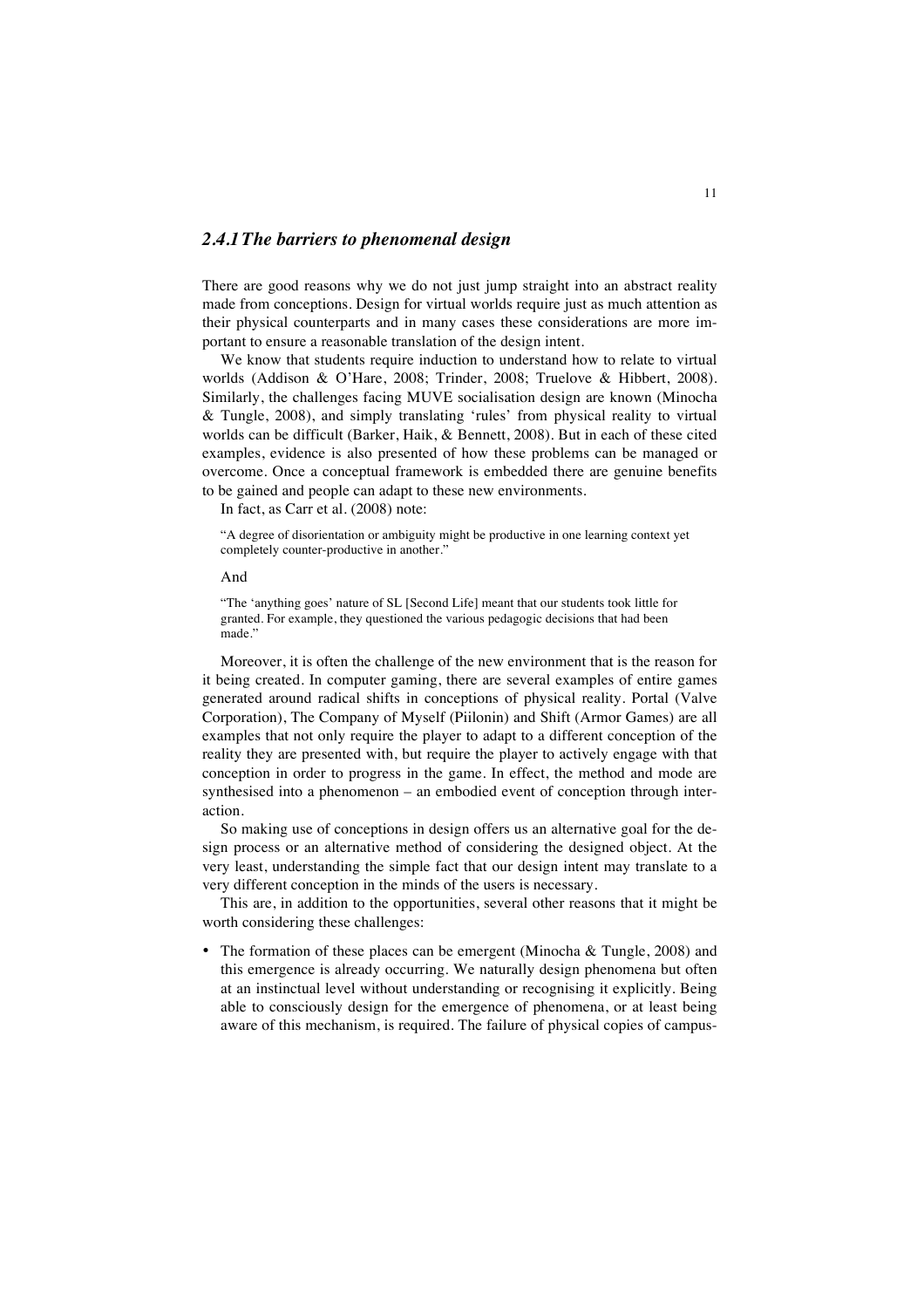es in virtual worlds is an example of the failure to translate the phenomena or conception of those campuses.

- Designers are working beyond their 'expertise' and this, rather than being a negative outcome, is leading to some genuinely excellent inter-disciplinary solutions. This knowledge needs to be recognised and shared with further lines of design investigation followed. In fact the potential this may offer may be only now truly emerging.
- If we aim for student centred and adaptive pedagogies, then we must consider the affordances of conception based virtual worlds. Problem Based Learning has been demonstrated to be possible (Brown, Gordon, & Hobbs, 2008; Burden et al., 2008; Burton & Martin, 2008). Constructivist Learning may operate more effectively in an virtual world (Grove & Steventon, 2008). Atwell's Personal Learning Environments (Attwell, 2007) are effectively conceptions of learning places.

There is also a self-referencing argument to be made with respect to educational virtual worlds. It is all very well starting with pedagogy but if we do not know what is possible with a new mode we have no way of realising how a pedagogy can be applied (or even affected) by its use. A very good point is made by one of the educators interviewed in Minocha & Reeves (2010) :

"'I find the political correctness of 'pedagogy must lead technology' to be rather sterile. We need to be more interactionist about this. The teachers don't know what is possible [in] Second Life], and the technologists don't know what the teachers might want to achieve if they could…'

Perhaps our design of these places needs to learn from the duality of early phenomenology – that both should collapse to a single conception of mode and pedagogy. After all, if we acknowledge that the creation of conception requires embodied interaction (e.g. application of theory and practice), then we require an embodied pedagogy that does not assume a simple cause and effect model of education – we require an emergent pedagogy where the method is the teaching and vice versa.

#### *2.4.2Knowledge and concept transfer*

It is now argued that phenomena or conceptions can translate directly between environments, allowing exciting opportunities for designers. For example, architectural design in education can be used in virtual worlds and knowledge from educational virtual worlds can be used in physical architecture. The ceiling height in physical schools has been previously reported to have a measurable effect on creation task type performance (Anthes, 2009). Now consider the finding in Sweeney (2008), where the removal of the ceiling/roof led to claustrophobia. Here, it was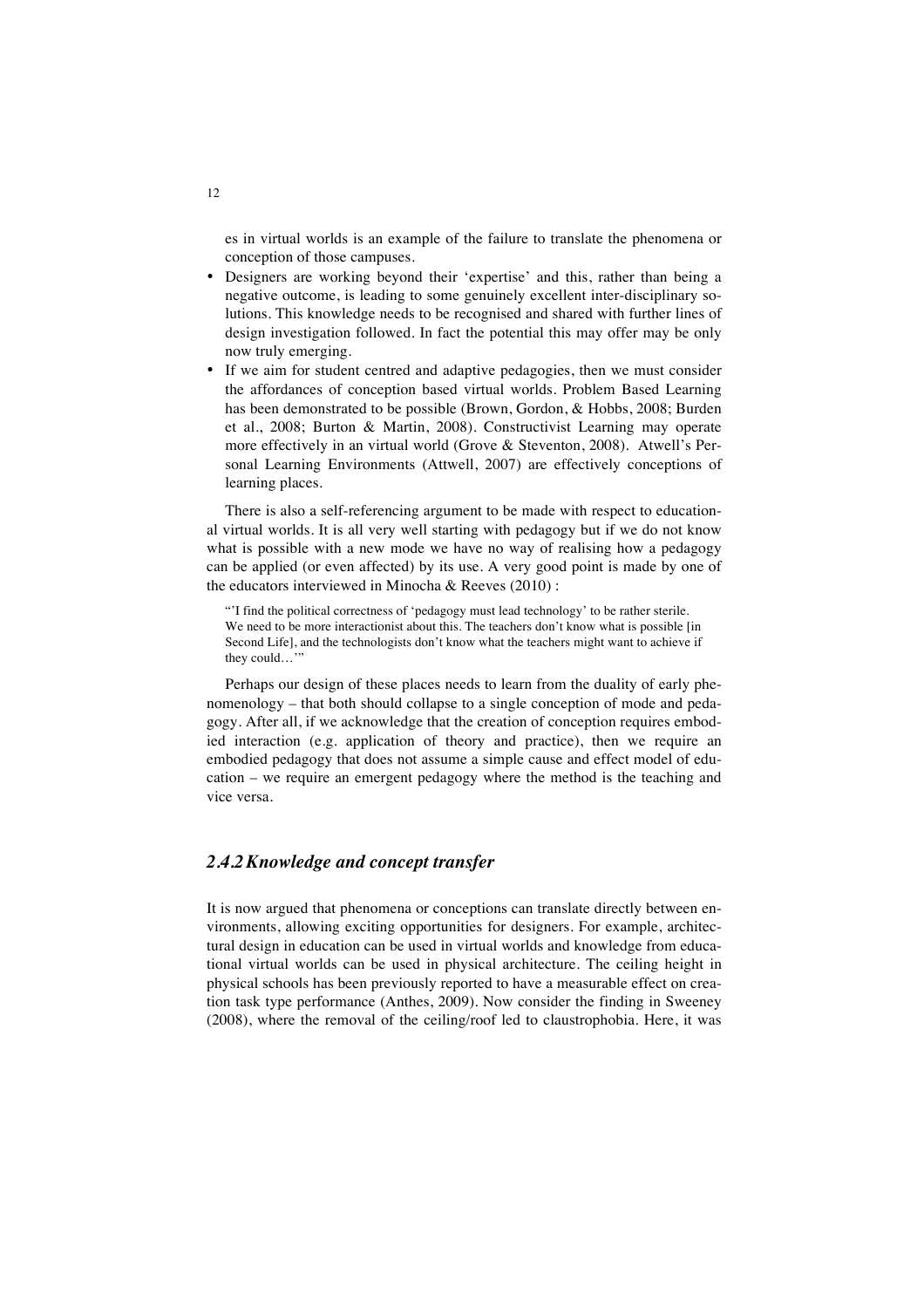considered that the space still led to a feeling of enclosure, thought to be as result of the surrounding, windowless walls.

Here, we have an apparent contradiction between virtual and physical environments yet, when we consider it further, the analogies still hold. A direct physical analogy to the ceiling-less space in Sweeney (2008) is the Memorial to the Deportation (Mémorial des Martyrs de la Déportation) Paris by Georges-Henri Pingusson. This built object relies entirely on the fact that we feel claustrophobic not despite the fact that we are able to see the sky but precisely because we can. Being able to see into the far distance of sky without being able to perceive any other context at all actually dislocates the user and engenders a feeling of enclosure and claustrophobia. This conception is intended by the designer in this physical place but it is also the conception generated in the virtual place reported by Sweeney.

It is argued here that it is not simply the measurable height that generates the observation made by Anthes; it is the conception of the space. The variety of factors that encourage 'openness' is huge but essentially, in natural language, the more 'open' it feels, the more 'open' our minds might become. There are obvious parallels and lessons to be learned by both physical and virtual architects in these examples and this may represent the smallest example of future study.

But we do need to remember what is common between these things – we need to recognise that it is the conception formed in our minds that is the thing of relevance. The difference between physical and virtual is typically made by considering only perception and this is insufficient to understand the whole phenomenon.

Neither is it sufficient to consider only the cognition. By this, it is meant that there are no single, predictable mental processes that operate in reaction to perception on their own. There is no part of our brain that deals with 'ceiling height' or 'view of horizon' as single cause and effect operations. We may draw on these (whatever they may actually be) but must also draw on past experience, cultural upbringing, mood, time of day, etc. The entire result is the thing of importance - is the conception.

The ceiling example above is simply a transfer of conceptual events. It may work at a practical level (i.e. there may appear to be a cause and effect that we can put to practical use) but understanding the phenomenon allows us to extend its use to other knowledge domains. We now have a bit of the knowledge of how to affect the phenomenon of 'openness' (at some level and in some way) and this is a very powerful knowledge to have. But we also know that if we want to create the conception that arises from a higher ceiling that there are other ways

We must realise, too, the potential of transfer from virtual to physical. Why not work on a real world version of the wonderful extending table (de Jong-Derrington & and Homewood, 2008)? We know that desk configurations have an effect on attention and work methods in schools, so how can we enable this knowledge in physical and virtual environments? What other wonderful virtual world ideas can we turn into physical reality?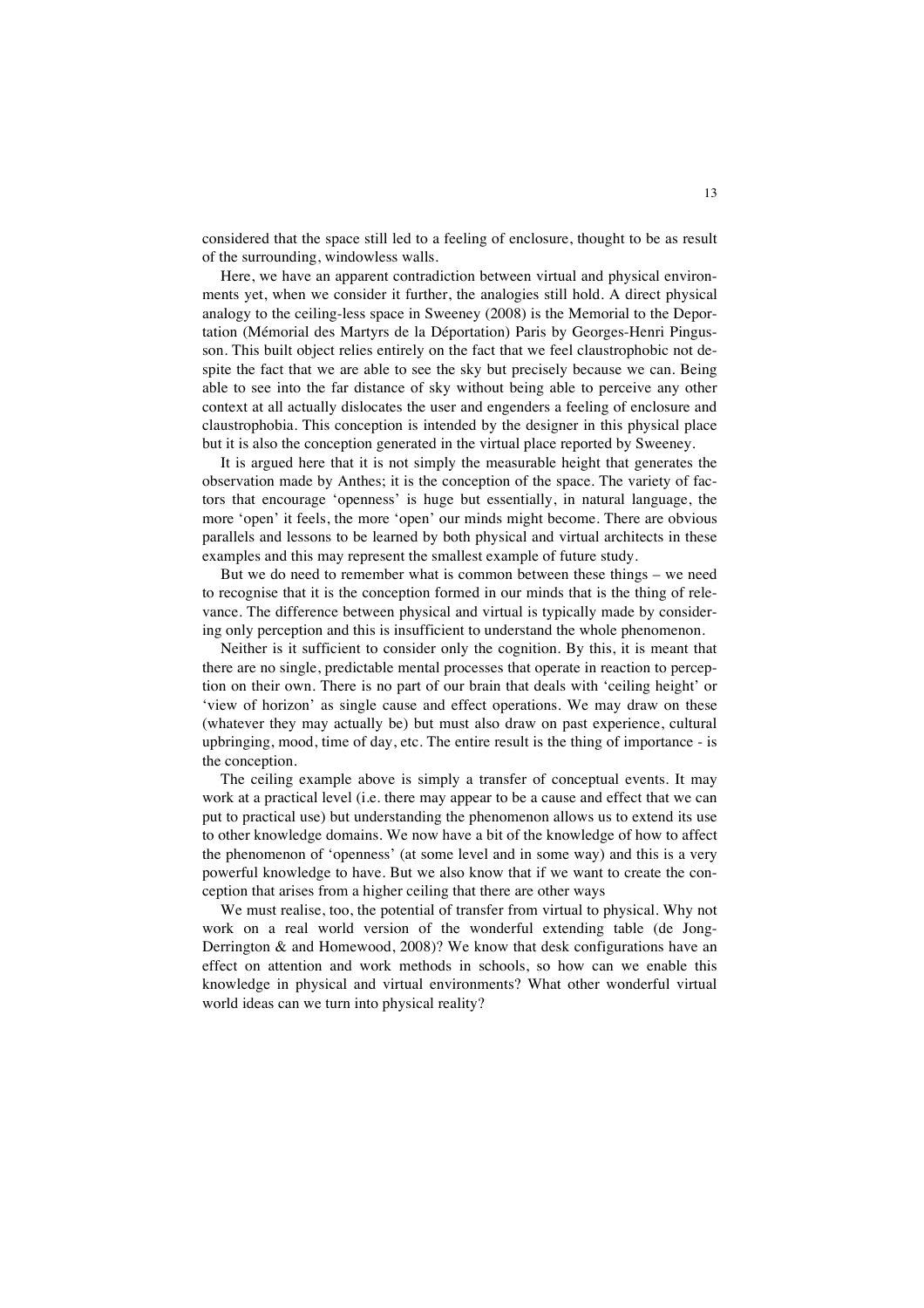#### *2.4.3Start with the conception*

What begins to emerge from the above is that it is the conceptions we form (the phenomena) that are the things of potentially greater interest – not the environment, whether virtual or physical. Can we, therefore, start designing with the conception we wish to convey rather than the object(s)?

Three brief and recent examples of this happening are now presented from design practice and education. But before they are, it is important to state that this is in no way new. This is not some new way of considering the design of our physical or virtual realities. Designers have known this, and made use of it, for centuries and good design generates a strong conception (or permits one to emerge). As we saw earlier, the emergence of the conception is incredibly important and it always has been. Whether the good designer was aware of it, or perhaps used other language and terminology for it, they were in the business of the design of conceptions.

*U101 Design Thinking -* U101 Design Thinking: Creativity for the 21st Century (Open University, 2011) is the Open University's entry-level course for the Design and Innovation Degree. It was designed around the idea of a design atelier, a design studio 'space' where social, peer-to-peer and student-tutor collaboration would be possible and in turn form one of the main teaching and learning objectives. To achieve this, the module makes use of a variety of media in an online blended learning environment – from text, audio, and video information through to forums, shared online portfolios, and asynchronous whiteboard communication environments (for further details see Lloyd (2011)).

It is the idea behind the course that is of interest here and it is suggested that the conception of the design atelier genuinely infiltrated the entire design of the course. In the atelier, students are expected to engage with the idea of design as a process of thought and action, which is then informed and modified by interaction. The interaction element is of vital significance since it is this that generates the learning feedback with student peers and tutors.

Moreover, the focus of the assessment is on process, not product. The duality of process and object is embodied as a single pedagogy and students are engaging with a conception and not simply a set of instructions or learning tasks. This embodiment of idea and action is at the heart of Donald Schon's idea of 'reflectionin-action' (Schon, 1991), a central tenet of all design education. It is also a central requirement of Merleau-Ponty's embodied phenomenology.

The idea of a learning community is certainly not unique in online learning environments. Many rely on the very fact that a 'virtual world' consisting of individuals sharing a single learning goal can work. Many of these also rely on this simply emerging from the elements provided rather than specifying it in the design. What is interesting about U101 is the fact that this community, and the reason for the community, was an explicit requirement from the start and that each activity and online event was designed to support this. It was not couched in terms of con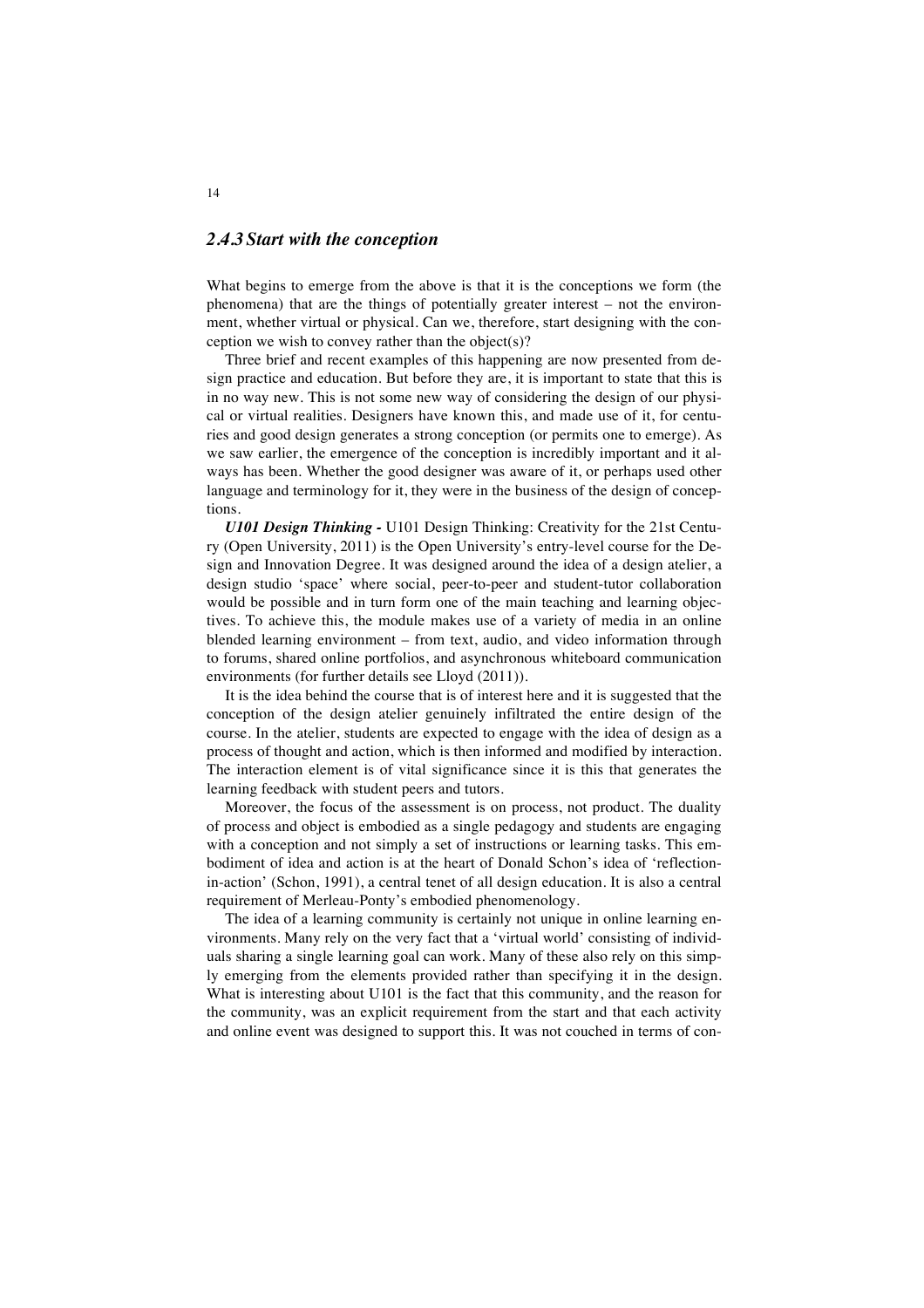ception or phenomenology, but it most certainly started as a simply stated but complex idea.

It is argued that this idea was a conception and that it was also composed of the original intent, the designed learning environment and (perhaps most importantly) the continued recognition and maintenance of this conception by tutors and students. The two essential points to observe here are that the conception is dynamic (not a static design) - it achieves its dynamism from its own story and the stories brought to it by all parties involved. The other point is that the conception is embodied in a phenomenology of idea and action - the activities require thought and the thinking requires activity. This, in itself, is an incredibly powerful conception.

**MIRACLE Implementation in the Norwegian Museum of Science and Technology** - A direct example of starting with the conception in design is given later in this book by Jornet and Jahreie (based on the paper Jornet and Jahreie (2011)). In this example, the entire design process was driven by the desire to create 'place' and acknowledging the complexity that is embodied in such a term. The authors observe that, by making use of space as the "shared object", a negotiation took place between different points of reference. This negotiation ultimately allowed the emergence of place to occur, through a shared exploration of the stakeholder's ideas.

In doing so, it is argued that the authors suggest that any space (or indeed any interactive object) relies as much on our conception as it does the simple perception of it. This naturally leads to immediate difficulties in terms of having to deal with the entire range of possible human subjective reactions and how these disparate views can be mediated in a shared conception.

Interestingly, the authors recognise and actively take advantage of precisely this difficulty, considering the design process in the project study as a "learning process". This affirms what many designers know intuitively - the process of design is one of incompleteness where discovery and emergence are essential. But in this particular case study it was essential in both defining the shared conception and resolving its designed solution.

What becomes clear from this example are the difficulties involved in expressing and consciously dealing with the conception. The case study suggests one explicit way in which this difficulty is mediated - through the use of representations of space (architectural drawings) as a communication tool. The authors identify this as central to the individual stakeholders' ability to move beyond their own conceptual boundaries and enter into shared conceptions with one another. By sharing a conceptual object around which they can communicate, the parties arguably share (at least partially) a conception of that object. Co-operative, inclusive and open-minded design thinking seems to allow this possibility - in fact it could be argued that it will naturally follow from this type of design process.

Of course, this does require genuine collaboration - not just coordination or cooperation (Pollard, 2005). The conception to be designed has to arise in the design process itself and, since there is no simple objective way of measuring the breadth of human response, it is necessarily a wicked (or tangled) design problem (Rittel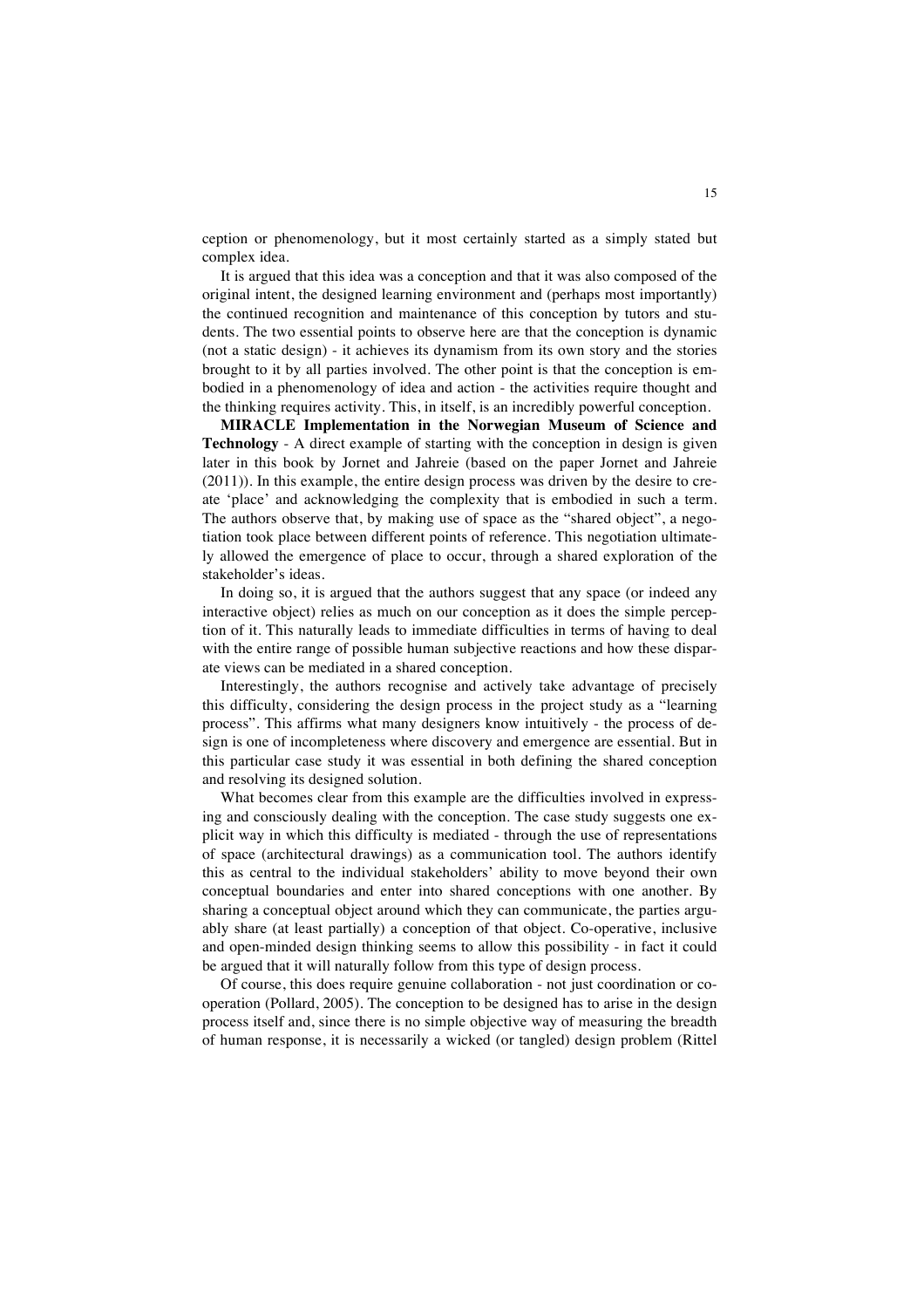& Webber, 1973). Using as wide a range of design thinking as possible simply makes sense to come close to a problem solution and it is arguably a natural extension of Schon's 'Reflection-in-action' (Schon, 1991).

One final observation is that there may have been a further medium for the shared conception, not just the representation of space. It is hinted at in both of the excerpts that drama (or storytelling) is a real consideration and all stakeholders pick up on this. It is suggested here that, like our conceptualisation of place, storytelling is a medium that allows us to go beyond individual positions and move into shared ideas. When we listen to a story we suspend part of our critical thinking, reject less and imagine more. When this happens, new (often shared) ideas emerge.

**Building information modelling -** In the building design and construction industry, Building Information Modelling (BIM), is changing the way designers work together (NBS, 2012). The adoption of BIM in construction disciplines is rapidly increasing and it may represent a significant shift in the approach and attitude to the massive task of designing an object as complex as a modern building (Sheldon, 2009).

BIM is the process of creating a virtual computer model of a building, effectively constructing a virtual building (sometimes many times) before it is physically constructed. But it is not simply the creation of the physical elements of the model that are relevant - each element also has information attached to it to provide a deeper and more informed database of design elements. It is this extension of the model to other 'dimensions' of information that enables designers to do far more in this virtual environment than previously possible.

Another key intent for this information model is the fact that all members of the design team work in it together, allowing them to collaborate in a single 'place'. It is suggested here that BIM is effectively a virtual world, allowing all stakeholders to work collaboratively - from the client's brief to the designer's model and right through to a final virtual building that can be used to manage the physical building itself.

It is the potential paradigm shift that is of interest in this example since effective BIM requires all stakeholders to share a conception of the process of design and the object being designed as a single entity. The two main features identified above effectively force collaboration in a single environment rather than the current practice of the linear transfer of discrete packets of information.

Effectively, the duality between the process and object becomes embodied to allow both to align much more naturally. As designers we seek to embody the idea and the thing together – not as separate entities. Ideas such as incompleteness and direct (non-specialist) stakeholder involvement are starting to emerge in the debate about how we should go about designing buildings.

There are clear and relevant parallels between this and both preceding examples and it is suggested here that the conception is the thing that allows these parallels to exist. On a simple level, we might consider the shared virtual information model to be a shared spatial environment and, similar to the Jornet and Jahreie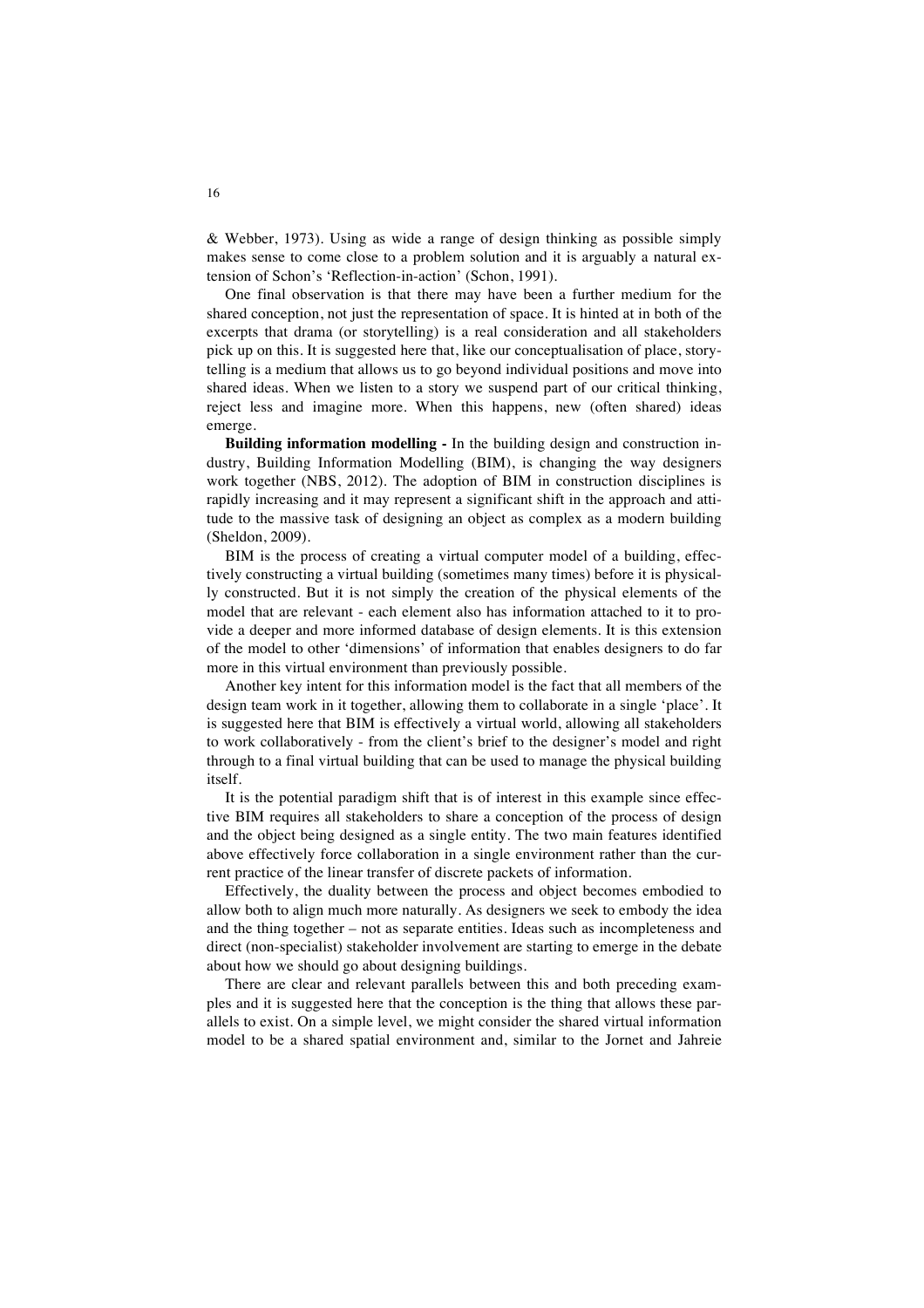case study, this will foster the interaction between parties and breaking down of individual conceptions.

At another level, we might consider the shared environment to be an opportunity to share a story - to communicate and collaborate in an entirely different way.

#### *2.4.4Conception Considerations*

If we start with the conception (or phenomenon), there are several things we must bear in mind.

*Phenomena* **-** It is phenomena that are the essence of our relationship to any form of reality. When we make use of any information, the perceptual parts of it represent only a part of the conception we form in our minds. These conceptions are transferrable, allowing a single conception to exist in a wide variety of media and this offers an incredible variety of opportunities for the sharing of knowledge, ideas and methods. Moreover, we should not restrict our learning in only one direction – lessons in virtual design can equally apply in physical design.

*Interaction* **-** It is the interaction with (and within) these virtual worlds that is the driver (or enabler) for the conception to be maintained. All participants are able to affect their environment and the sharing of consequence of change is a large part of the process itself. The interaction with (and within) virtual worlds is just as important as it is in physical reality and this must be offered to users of these environments. Interaction is not simply pressing buttons or reading notes – it is the active engagement with phenomena. It is even possible that the phenomena do not exist without the interaction.

*Collaboration* **-** These conceptions make use of social phenomena and in particular collective interactions. The conception is a shared entity embodied not in the virtual world itself, but in the minds of the participants. Differences of conception will arise but these are embodied in the shared event, creating the potential for interaction. Expert and novice share the same space. Not only will novices learn expertise but the expert (with the right attitude) can realise that expertise is not the only way to go about their specialism.

*Emergence* **-** The conception is necessarily emergent and dynamic. People are different and are constantly changing. This is an important lesson for virtual world designers – the environment you create does not 'belong' to you and you cannot easily predict how it will be conceived by users. A simple lesson from physical design can be learned here - the spaces that allow the emergence of activity (especially those not imagined by the designer) can often be the most successful.

*Design Thinking* **-** To design effectively in virtual worlds (and in physical reality too) we have to recognise the above characteristics and work with and within them. This is very different to a traditional 'expert' based design method. As Lloyd (2011) infers, an architect may design space very well, but this is an 'architectural' solution emerging from that specific discipline. If it does not recognise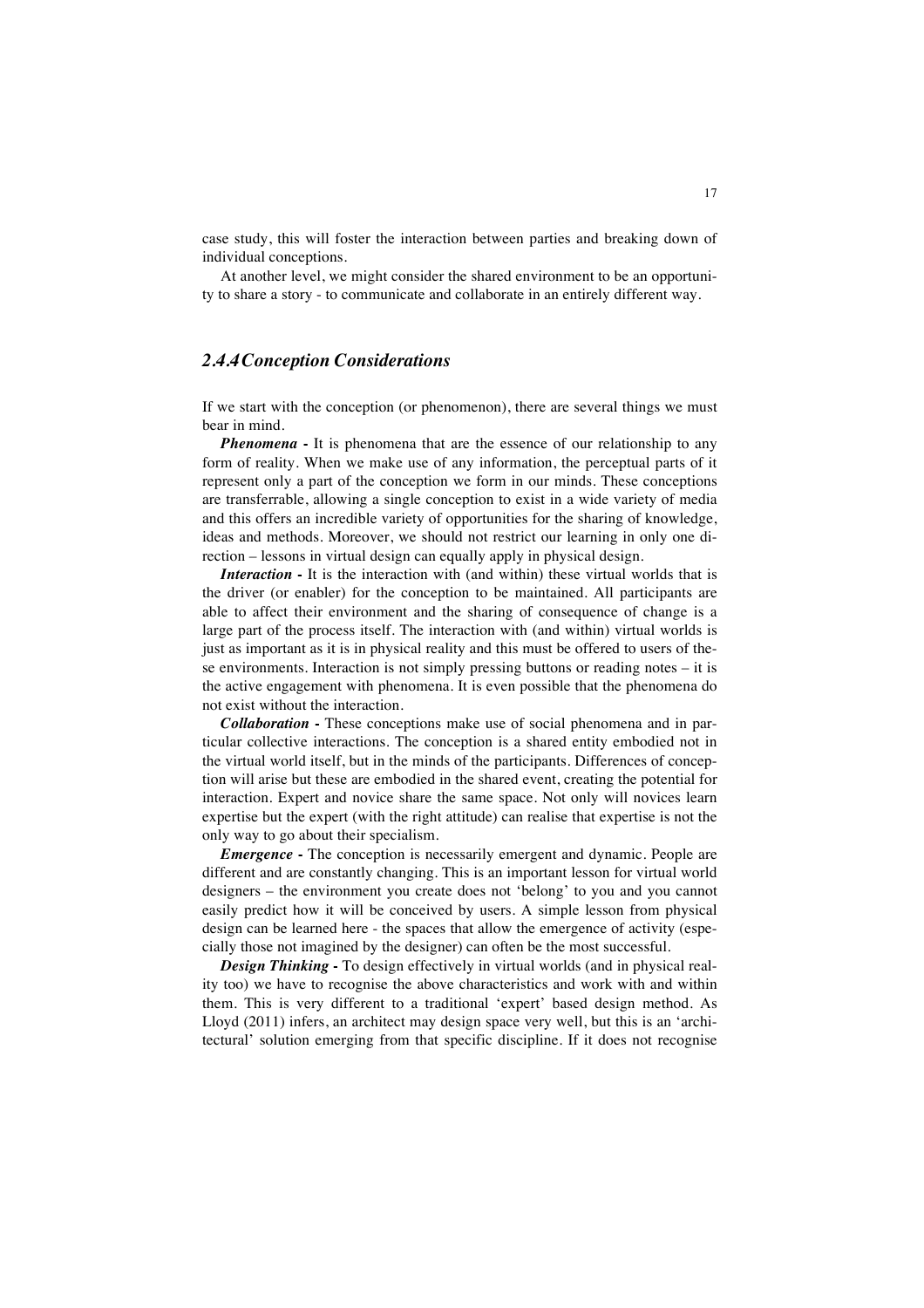the dynamic, interactive and emergent capabilities of virtual worlds then it will not enable 'Place'. Design of virtual worlds requires the consideration of the phenomena being generated and this calls for design thinking, not only specialist design.

#### **2.5 Conclusion**

When we consider reality in terms of phenomena, we realise that the conception of reality in the mind is potentially more relevant than any 'objective' measurement of it. Reality, as an independent object, becomes far less important than the embodied understanding of it we each have, with the values we attach to it individually and socially. A similar observation can be made when we consider virtual worlds (of all varieties) and even information itself. In all forms of reality it is the conception we generate that is the thing of importance.

From this perspective, the reality conceived is the matter of relevance, which in turn means that we can consider the transfer of conceptions between a range of 'realities'. This cannot be achieved by simply copying objects between realities it has to be achieved by transferring the possibility of conception.

This then leads to interesting opportunities in design. Making use of the conception as the starting point for the design provides us with an alternative approach and process to design in general. Emergent design becomes explicitly possible and the full spectrum of a design context becomes significant. Specialist design is only relevant as part of a holistic design thinking approach, where the specialism of the designer is as an expert in the process of design

It is these overall conceptual (and collaborative) attitudes and processes that will see genuine alternative reality emerge. Moreover, there are many examples of this already taking place - both from history and in current practice.

In education, the opportunity to start with the conception in either physical or virtual design may offer a completely new way of looking at how we design learning spaces and events. Jornet and Jahreie (2011) have shown that this is possible to achieve in a physical space and it is argued that similar approaches can be applied to virtual places too – and not simply virtual worlds that recreate a 3D replica of a physical reality. All learning events can be considered as conceptual phenomena and starting from this point of design offers learning designers a different method and starting point in their design.

But it is necessarily difficult to design from this starting point. The subjective nature of the conception creates a difficulty since we cannot satisfactorily predict the ideas that will form in each student's mind. Instead, emergent, dynamic and interactive design processes are required because the objects we seek to create are themselves constantly nascent.

We can finally return to the question 'Why do we use artificial gravity in virtual worlds?'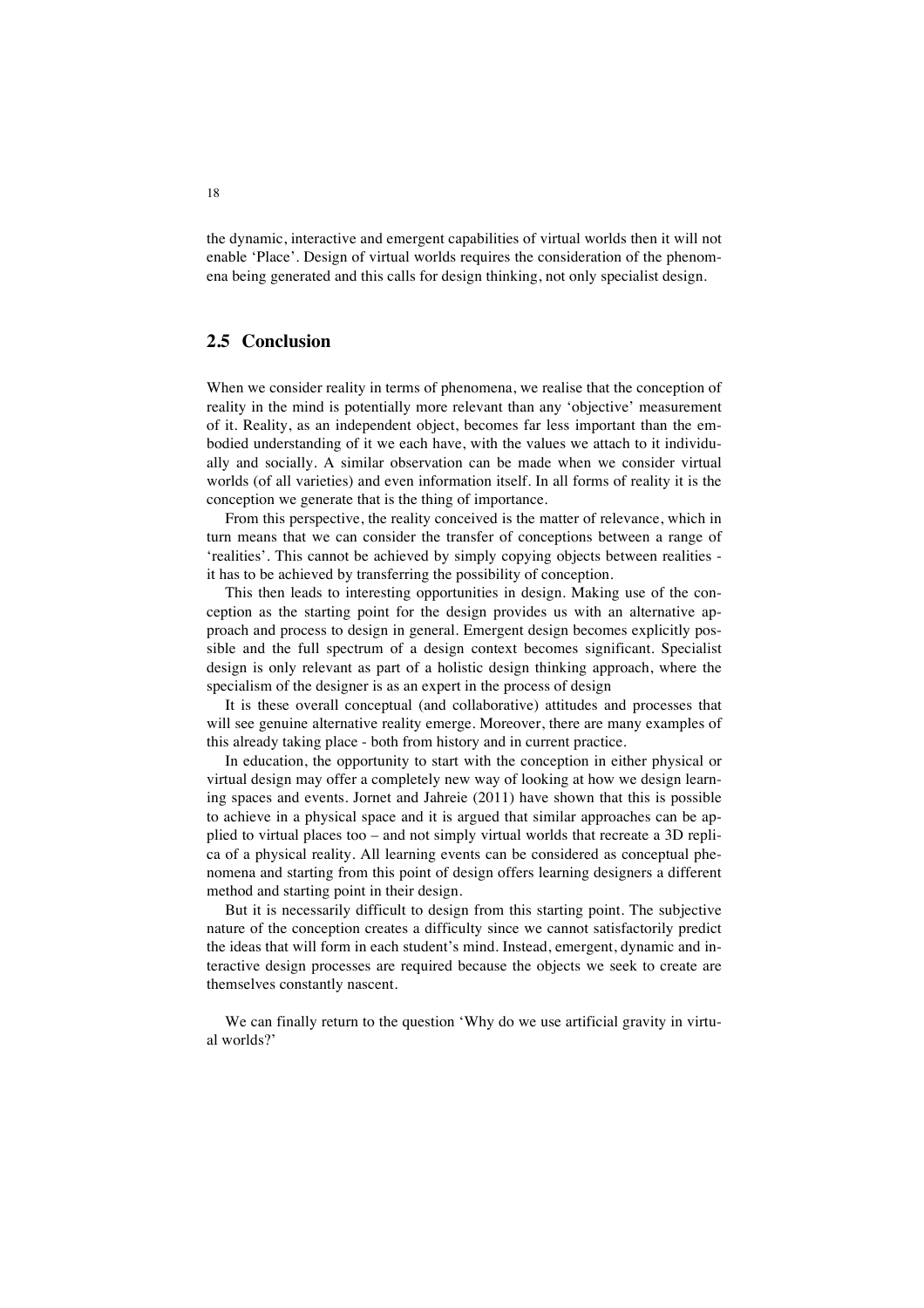It is proposed that we do this, not only to provide a simulacrum of the physical world; but to provide a phenomenon – something we can interact with to provide us with a *conception* of reality.

Gravity may help us translate physical reality into a virtual world but this is only a small part of what it does in our minds – it also translates a *conception* of the physical world. In many ways, the *idea* of gravity is as important as the physical thing itself. Without gravity in a virtual world, there is no up and down but, more importantly, Bachelard's 'attic' and 'cellar' might not exist – one of the central pillars of psychosocial storytelling would be removed and we would have no reference for the *meaning* of up or down in any of their many senses.

But then what would happen would be the emergence of new conceptions.

#### **References**

- Addison, A., & O'Hare, L. (2008). How can massive multi-user virtual environments and virtual role play enhance traditional teaching practice? Paper presented at the Learning in Virtual Environments International Conference, Open University, Milton Keynes. 7-16.
- Anthes, E. (2009). Building around the mind. Scientific American Mind, 20(2), 52-59
- Attwell, G. (2007). Personal learning environments-the future of eLearning? ELearning Papers,  $2(1)$ , 1-8
- Bachelard, G. (1994). The poetics of space (M. Jolas Trans.). (2nd ed.). Boston: Beacon Press Books
- Barker, T., Haik, E., & Bennett, S. (2008). Factors that hinder and assist learning in virtual environments: An empirical study. Paper presented at the Learning in Virtual Environments International Conference, Open University, Milton Keynes. 27-38
- Berners-Lee, T. (1999). Weaving the web: The original design and ultimate destiny of the world wide web by its inventor Harper San Francisco
- Brown, E., Gordon, M., & Hobbs, M. (2008). Second life as a holistic learning environment for problem-based learning and transferable skills. Paper presented at the Learning in Virtual Environments International Conference, Open University, Milton Keynes. 39-48
- Burden, D., Conradi, E., Woodham, L., Poulton, T., Savin-Baden, M., & Kavia, S. (2008). Creating and assessing a virtual patient player in second life. Paper presented at the Learning in Virtual Environments International Conference, Open University, Milton Keynes. 49-62
- Burton, B. G., & Martin, B. N. (2008). The use of three dimensional interface within a virtual learning environment and the impact on student collaboration and knowledge creation. Paper presented at the Learning in Virtual Environments International Conference, Open University, Milton Keynes. 63-71
- Carlson, L. A., Hölscher, C., Shipley, T. F., & Dalton, R. C. (2010). Getting lost in buildings. Current directions in psychological. Science, 19(5), 284-289
- Carr, D., Oliver, M., & Burn, A. (2008). Learning, teaching and ambiguity in virtual worlds. Paper presented at the Learning in Virtual Environments International Conference, Open University, Milton Keynes. 83-93
- Chafer, J., & Childs, M. (2008). The impact of the characteristics of a virtual environment on performance: Concepts, constraints and complications. Paper presented at the Learning in Virtual Environments International Conference, Open University, Milton Keynes. 94-105
- Clark, S., & Maher, M. L. (2001). The role of place in designing a learner centred virtual learning environment. Computer Aided Architectural Design Futures 2001: Proceedings of the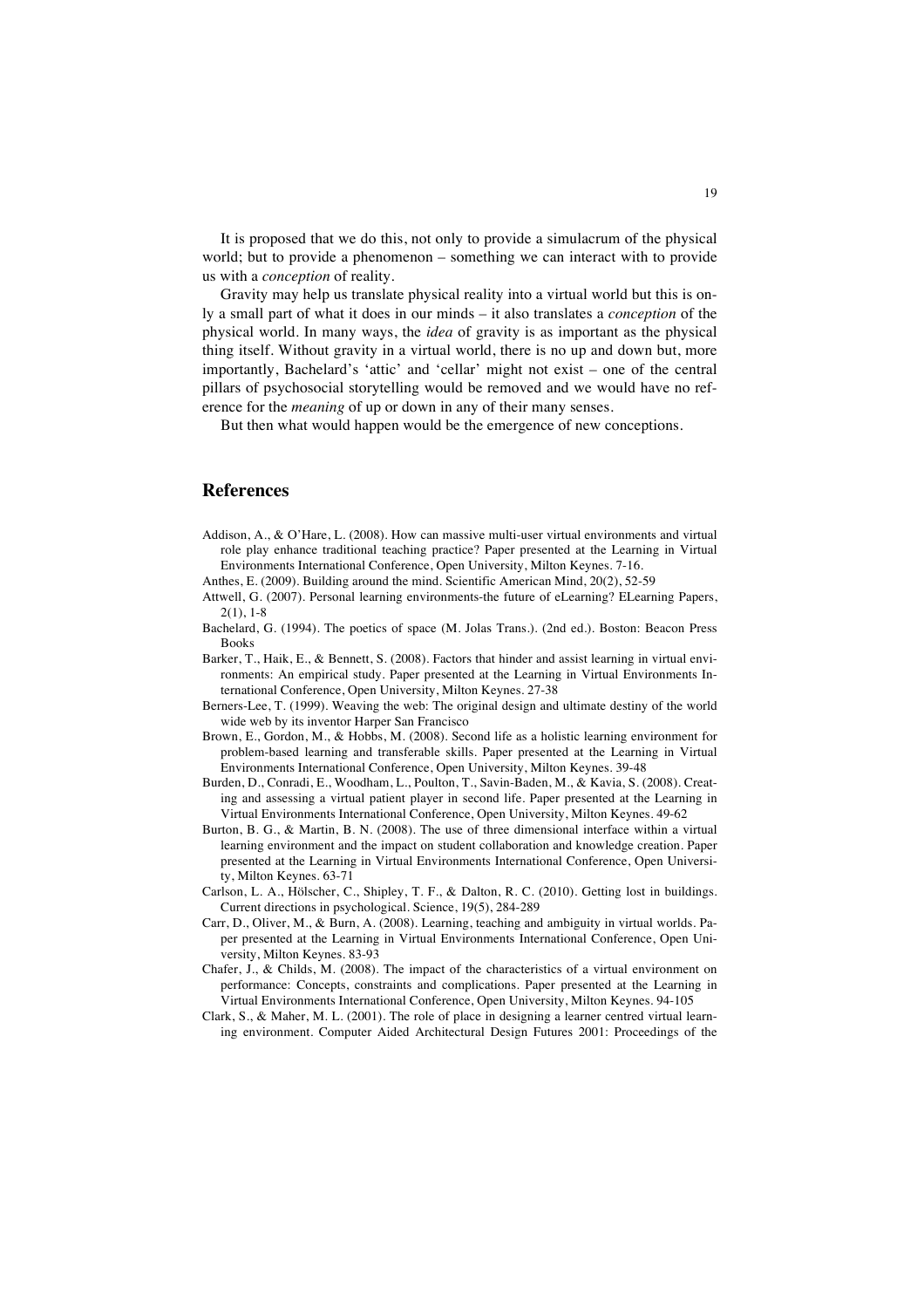Ninth International Conference Held at the Eindhoven University of Technology, Eindhoven, the Netherlands, on July 8-11, 2001

- Dalton, R. C., Bazan, J., Liu, X., Migoski, L., & Yang, D. (2002). Through a Glass Darkly: a Case for the Study of Virtual Space. 90th Association of Collegiate Schools of Architecture (ACSA)
- de Jong-Derrington, M., & and Homewood, B. (2008). Get real this isn't real, it's second life teaching ESL in a virtual world. Paper presented at the Learning in Virtual Environments International Conference, Open University, Milton Keynes. 106-120
- Doyle, D. (2008). Immersed in learning: Developing and supporting creative practice in virtual worlds. Paper presented at the Learning in Virtual Environments International Conference, Open University, Milton Keynes. 121-129
- Fingelkurts, A. A., Fingelkurts, A. A., & Neves, C. F. H. (2009). Phenomenological architecture of a mind and operational architectonics of the brain: The unified metastable continuum. New Math.Nat.Comput, 5, 221–244
- Gardner, M., Scott, J., & Horan, B. (2008). Reflections on the use of project wonderland as a mixed-reality environment for teaching and learning. Paper presented at the Learning in Virtual Environments International Conference, Open University, Milton Keynes. 130-141
- Grove, P. W., & Steventon, G. J., Dr. (2008). Exploring community safety in a virtual community: Using second life to enhance structured creative learning. Paper presented at the Learning in Virtual Environments International Conference, Open University, Milton Keynes. 154-171
- Harris, J., & Kamvar, S. (2011). We feel fine. Retrieved August, 2011, from http://www.wefeelfine.org/
- Heidegger, M (1995) *Being and time*, Oxford, Wiley-Blackwell.
- Hobbs, M., Gordon, M., & Brown, E. (2006). A Virtual World Environment for Group Work. *International Journal of Web-Based Learning and Teaching Technologies*, *3*(1)
- Hollins, P., & Robbins, S. (2008). The educational affordances of multi user virtual environments (MUVE). Paper presented at the Learning in Virtual Environments International Conference, Open University, Milton Keynes. 172-180
- Honderich, T. (Ed.). (1995). The oxford companion to philosophy. New York: Oxford University Press
- Jornet, A., & Jahreie, C. F. (2011). Designing for immersive learning environments across schools and science museums . conceptualisations of space. ReLIVE11 Researching Learning in Immersive Virtual Environments (pp. 122-131)
- Lotto, R. B. (2004). Visual development: Experience puts the colour in life. Current Biology, 14, R619-R621
- Lloyd, P. (2011) 'Does Design Education Always Produce Designers?', In *Conference for the International Association of Colleges for Art, Design and Media (CUMULUS)*, p. tbc.
- Merleau-Ponty, M. (1962). Phenomenology of perception (C. smith, trans.) London: Routledge & Kegan Paul
- Milk, C. (2010). Dreams of black. Retrieved August, 2011, from http://www.ro.me/
- Mingers, J. (2001). Embodying information systems: the contribution of phenomenology. *Information and Organization*, *11*(2), 103–128
- Minocha, S., & Tungle, R. (2008). Socialisation and collaborative learning of distance learners in 3-D virtual worlds. Paper presented at the Learning in Virtual Environments International Conference, Open University, Milton Keynes. 216-227
- Minocha, S., & Reeves, A. J. (2010) 'Design of learning spaces in 3D virtual worlds: an empirical investigation of Second Life', *Learning, Media and Technology*, 35(2), 111–137
- NBS. (2012). National BIM Report 2012
- Norberg-Schulz, C. (1980). Genius loci: Towards a phenomenology of architecture Academy Editions
- Open University. (2011). Design thinking: Creativity for the 21st century Retrieved August, 2011, from http://www3.open.ac.uk/study/undergraduate/course/u101.htm

20